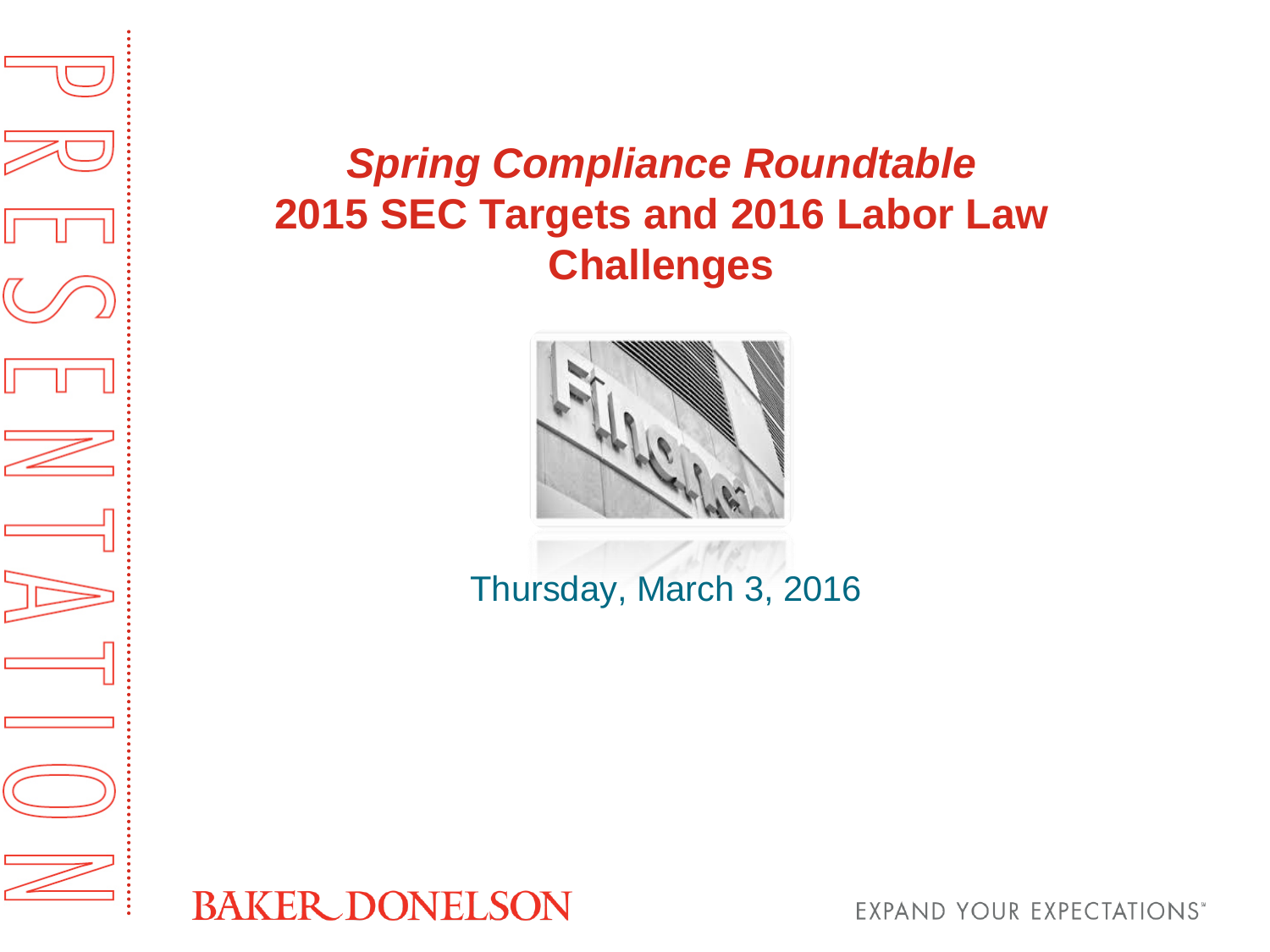### **2015 SEC Targets**



### • **Overview of 2015 Enforcement Actions and the Conduct We Expect to be Targeted in 2015:**

- − Unauthorized or Inadequately Disclosed Fees
- − Violation of the Duty of Best Execution Relating to Share Classes
- − Valuations of Illiquid Assets
- − Inadequately Disclosed Conflicts of Interest
- − Misrepresentations and Omissions
- − Cybersecurity Policies and Procedures
- − Compliance Officer Liability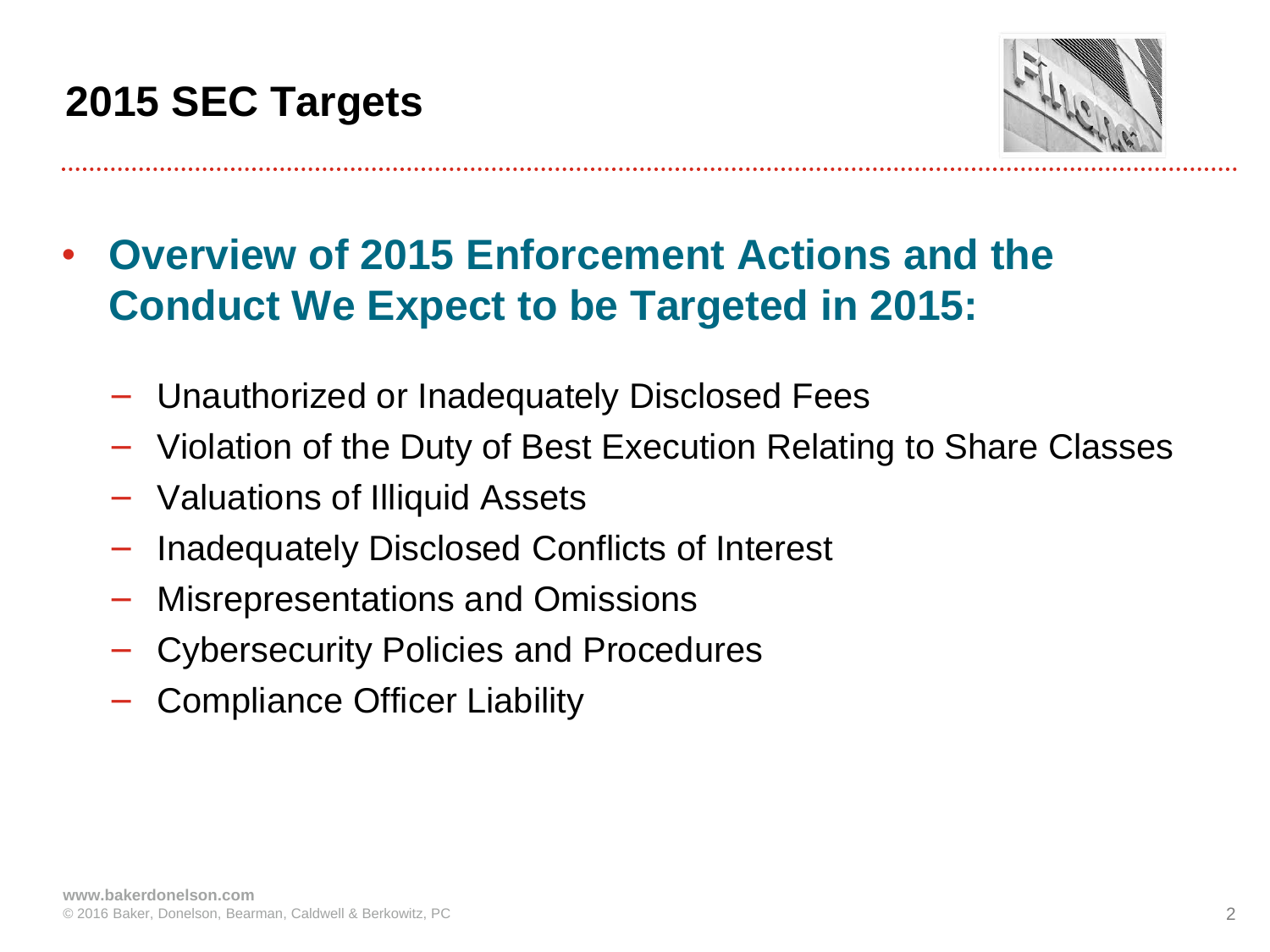### **Unauthorized or Inadequately Disclosed Fees**



- The fees advisers are paid for their services should be consistent with governing documents and clearly disclosed.
- Investment Advisers Act Release No. 4219 (Oct. 7, 2015)
	- The SEC concluded that three investment advisers to private equity funds failed to adequately disclose their receipt of "accelerated monitoring fees." As background, upon either the private sale of a portfolio company or an IPO, the advisers would terminate certain portfolio company monitoring agreements, and accelerate the payment of future monitoring fees as set forth in the agreements. Despite the fact that the advisers disclosed that they may receive monitoring fees from portfolio companies held by the funds they advised, and disclosed the amount of the fees that had been accelerated after an acceleration took place, the SEC concluded that the advisers did not disclose to their funds, prior to their commitment of capital, that they may accelerate future monitoring fees upon the termination of the monitoring agreements. The SEC concluded this was a breach of the advisers' fiduciary duties. The matter was settled for nearly \$39 million.
- Securities Exchange Act Release No. 75814 (Sept. 2, 2015)
	- − An investment adviser to CDO clients charged and retained "exchange fees" from issuers of securities held by the CDOs, when the adviser recommended exchange transactions to its CDO clients. The SEC concluded the exchange fees should have gone to the CDOs because, while the governing documents authorized the adviser to take certain delineated actions with respect to exchanges, it did not provide for the receipt of exchange fees by the adviser. The SEC further charged that the adviser sought to obscure these exchange fees by referring to them as payment of "third-party costs." The SEC also charged that the fees were not disclosed to the adviser's CDO clients, to the investors in the CDOs or on the adviser's Form ADV. In addition, the SEC sanctioned the adviser's managing director who drafted language in exchange transaction documents that mischaracterized the exchange fee payments as compensation for actual thirdparty costs, as well as its chief legal officer who both supervised and participated in exchange transactions, and was aware of the mischaracterized descriptions of the exchange fees. The SEC concluded these actions constituted breaches of the adviser's fiduciary duties. The matter was settled for \$21 million.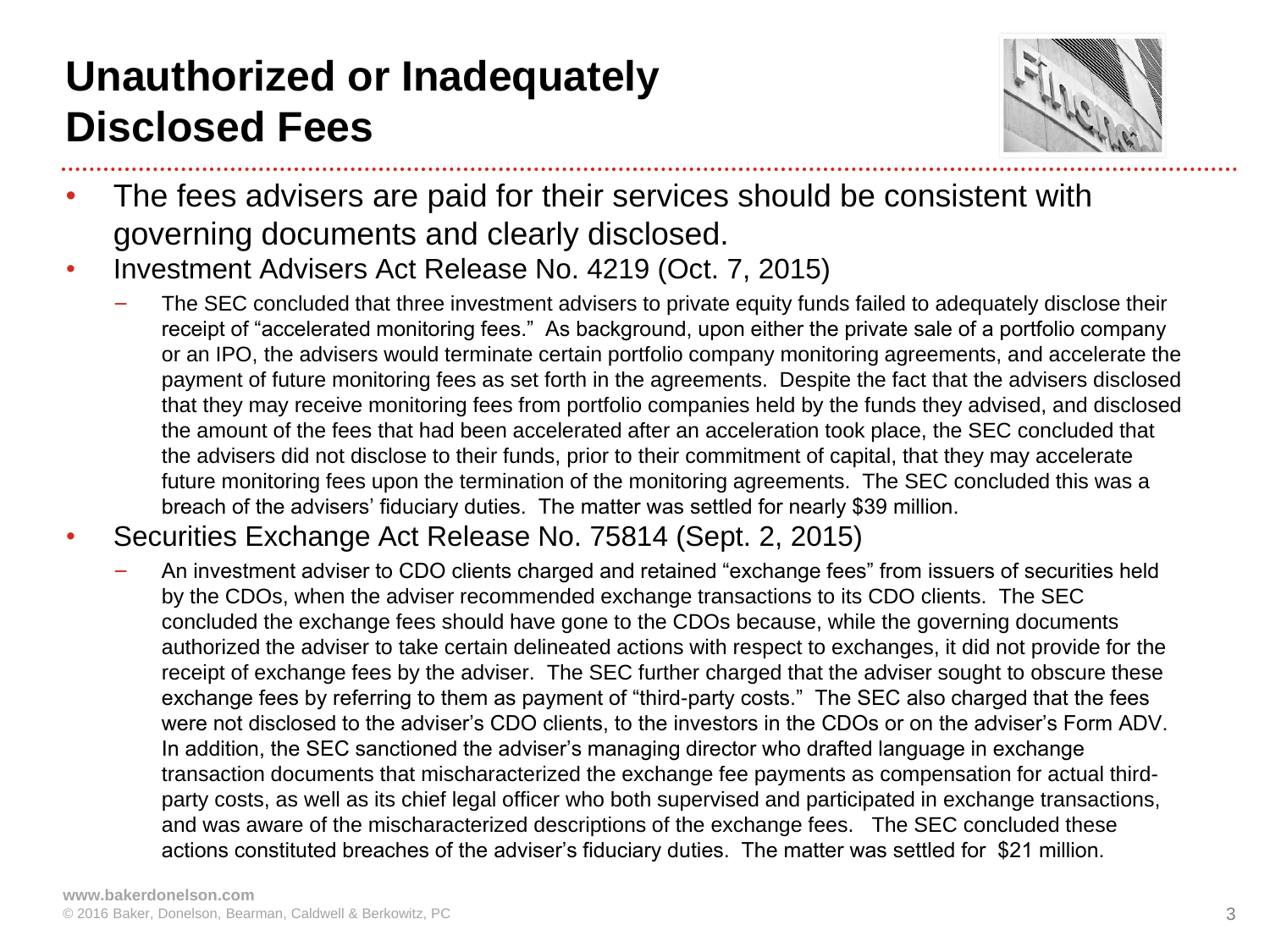### **Violation of the Duty of Best Execution Relating to Share Classes**



- The SEC has stated that by failing to place clients in lower cost share classes, an adviser may be failing "to seek best execution for their clients on these transactions."
- Investment Advisers Act Release No. 4126 (June 23, 2015)
	- The SEC charged that an investment adviser to a mutual fund and separately managed accounts violated its duty of best execution by selecting a more expensive share class for clients that would generate more fees for the adviser. The SEC found that the adviser placed a substantial number of clients in the "investor share class" of a mutual fund, rather than in the less expensive "institutional share class" for which they were eligible. Clients in the more expensive "investor share class" paid an additional 25 basis points in fees, which in turn, was paid to the adviser. The SEC concluded that by selecting the less economical share class for its clients, the adviser failed to seek best execution for its clients, and failed to adequately disclose its conflict of interest in selecting a share class for clients that would generate more fees for the firm.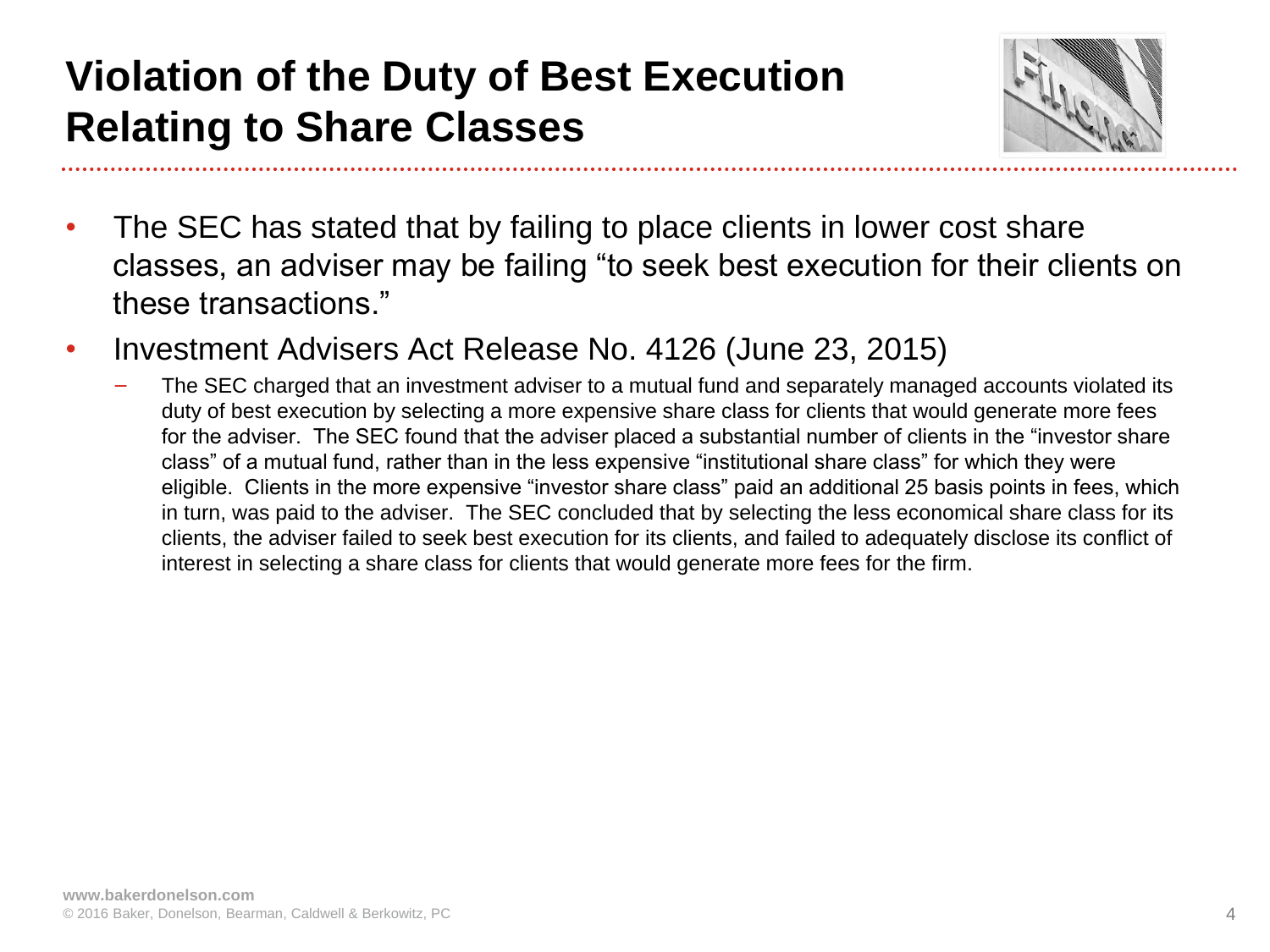### **Valuations of Illiquid Assets**



- Valuation issues involving illiquid securities continue to generate enforcement actions.
- Investment Advisers Act Release No. 4135 (July 1, 2015)
	- The SEC charged an advisory firm with inflating the valuations of certain unlisted, thinly traded residential mortgage-backed securities held in the portfolio of private investment funds managed by the adviser. The adviser told the funds' investors, administrator, and auditor (including a valuation group working for the auditor) that the adviser obtained independent, market-grounded price quotes for the securities at issue from registered representatives of two reputable broker-dealers. However, the adviser itself actually supplied its own internal valuations to the registered representatives for them to pass off as their own to the funds' administrator and auditor. The SEC further alleged that the adviser affirmatively acted to mislead the auditor, and ultimately the funds' investors, by scripting the broker-dealer's conversation with the auditor. The matter settled for \$5 million.
- Investment Advisers Act Release No. 4053 (Mar. 30, 2015)
	- The SEC charged that an adviser to three Collateral Loan Obligation funds, who raised more than \$2.5 billion from investors and used these investments to make loans to distressed companies, intentionally and consistently directed that nearly all valuations of these assets be reported as unchanged from their valuations at the time the assets were originated (even though many of the borrowers had made only partial or no interest payments).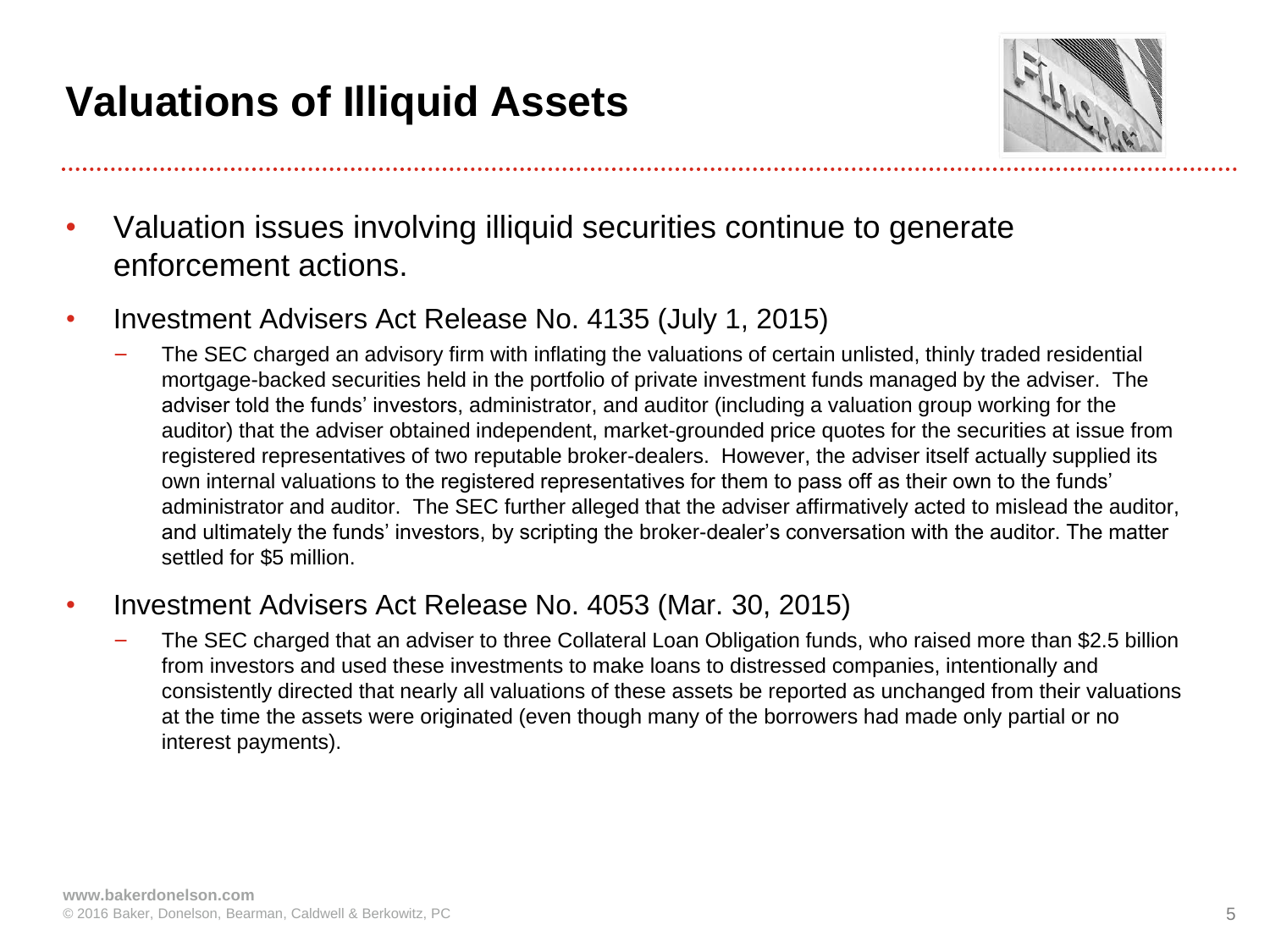

- For several years, the SEC has been particularly focused on investment advisers' disclosures of conflicts of interest.
- Securities Act Release No. 9992 (Dec. 18, 2015)
	- The SEC charged that the firm negligently failed to disclose conflicts of interest arising from its preference for investing in mutual funds affiliated with the firm, as well as funds that provided the firm an additional economic incentive as a result of discounted pricing for services provided by affiliates. The firm also failed to disclose to certain clients the availability of less expensive share classes of affiliated mutual funds. The matter settled for \$127.5 million in disgorgement, a \$127.5 million fine and \$11.8 million in prejudgment interest.

#### • Investment Advisers Act Release No. 4163 (Aug. 10, 2015)

The SEC alleged that an adviser failed to disclose conflicts of interest related to a \$50 million loan that a senior executive of the adviser had received from an advisory client (thus creating a potential conflict of interest whereby the adviser might then place that client's interests over those of its other clients), and that the adviser failed to disclose the senior executive's loan when it then invested certain of its other clients in two transactions in which the client who made the loan invested on different terms. The SEC stated that the adviser failed to make both its compliance department and its other clients aware of the potential conflicts of interest. The matter settled for a civil monetary penalty of \$20 million.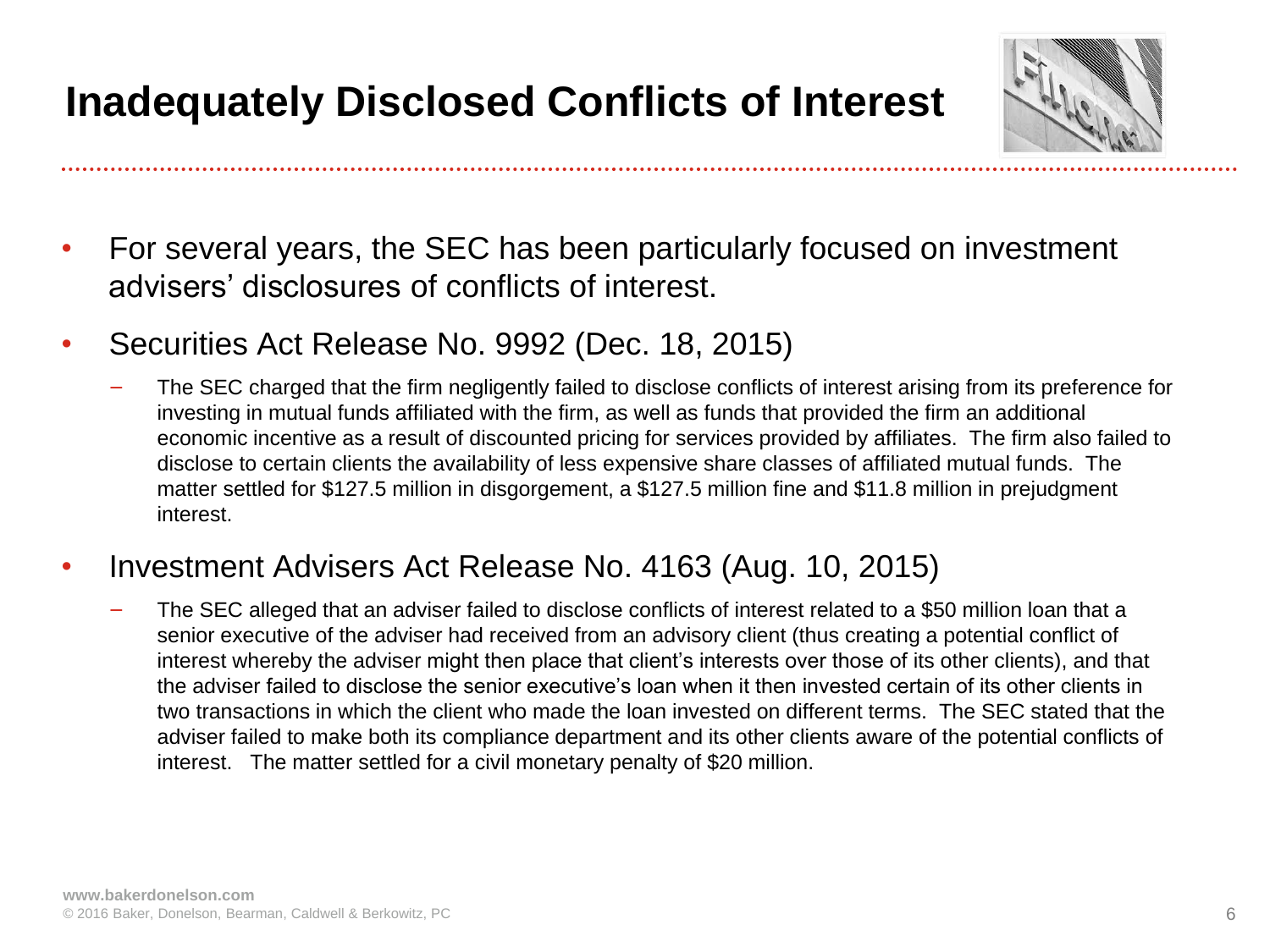#### **Inadequately Disclosed Conflicts of Interest**



- Investment Advisers Act Release No. 4065 (Apr. 20, 2015)
	- The SEC charged that an adviser failed to disclose a conflict of interest involving the outside business activity of one of its portfolio managers. The SEC concluded that the adviser should have disclosed to the fund's board of directors and its advisory clients that the fund invested in a public company that had a joint venture with a private company in which the fund's portfolio manager had an interest. The matter settled for \$12 million.
- SEC v. Lee Weiss et al., Case 1:15-cv-13460 (D. Mass., filed Sept. 29, 2015)
	- The SEC charged that an investment adviser caused clients to invest more than \$40 million in companies in which the owner of the adviser had a significant interest, and received, directly or indirectly, over \$600,000 in payments from the companies, without disclosure of the conflicts of interest.

#### • SEC v. Atlantic Asset Management LLC (S.D.N.Y. Dec. 15, 2015)

The SEC charged that an investment adviser invested over \$40 million of its clients' funds without telling its clients that the investments would benefit individuals affiliated with one of the adviser's owners. The SEC described the investments as "dubious, illiquid bonds," and charged that an entity that had a significant (undisclosed) ownership interest in the parent company of the adviser, used its undisclosed ownership interest to dictate the adviser's investment of its client funds in ways that benefited the entity, its principals and affiliates.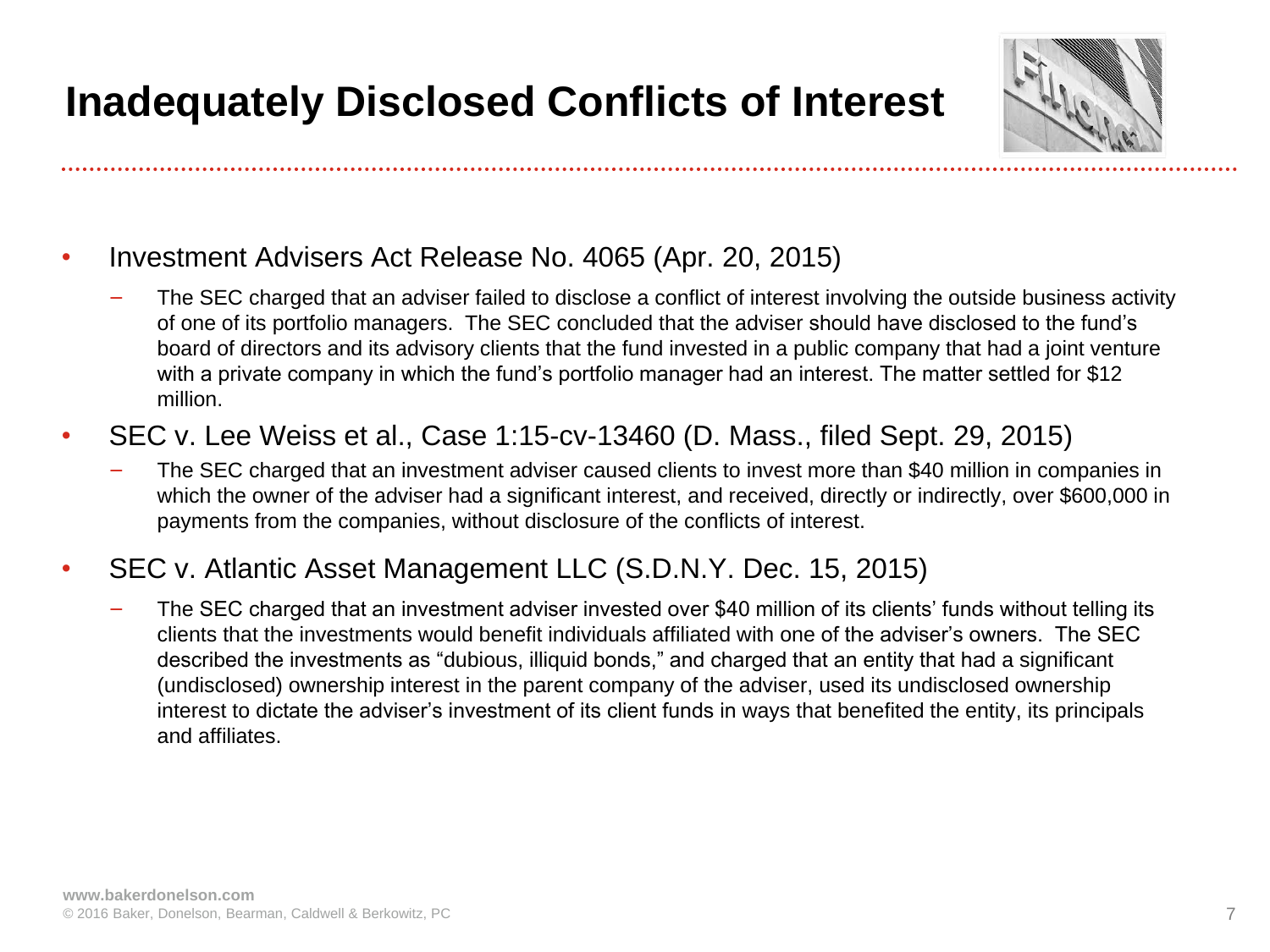#### **Misrepresentations or Omissions**



- Investment advisers are required to provide accurate information about investment strategies and investments.
- Securities Act Release No. 9964 (Oct. 16, 2015)
	- The SEC charged that an investment adviser to a continuously offered, closed-end, registered investment company made material misrepresentations and omissions concerning a material change in the fund's investment strategy. For nearly a decade, the fund had invested primarily in distressed debt; however, in 2008 the fund changed its investment strategy and shorted credit. By the fall of 2008, the fund had transitioned its historical longcredit position and became short net credit (primarily through credit default swaps), which resulted in significant losses. The commission charged that the adviser misrepresented the fund's investment strategy in various communications to investors, prospective investors and the Board, and caused the Fund to misrepresent its strategy in filings with the Commission (including its offering memorandum). As part of the settlement, the adviser agreed to pay \$17.5 million, which included disgorgement, compensation to investors and a \$3 million penalty.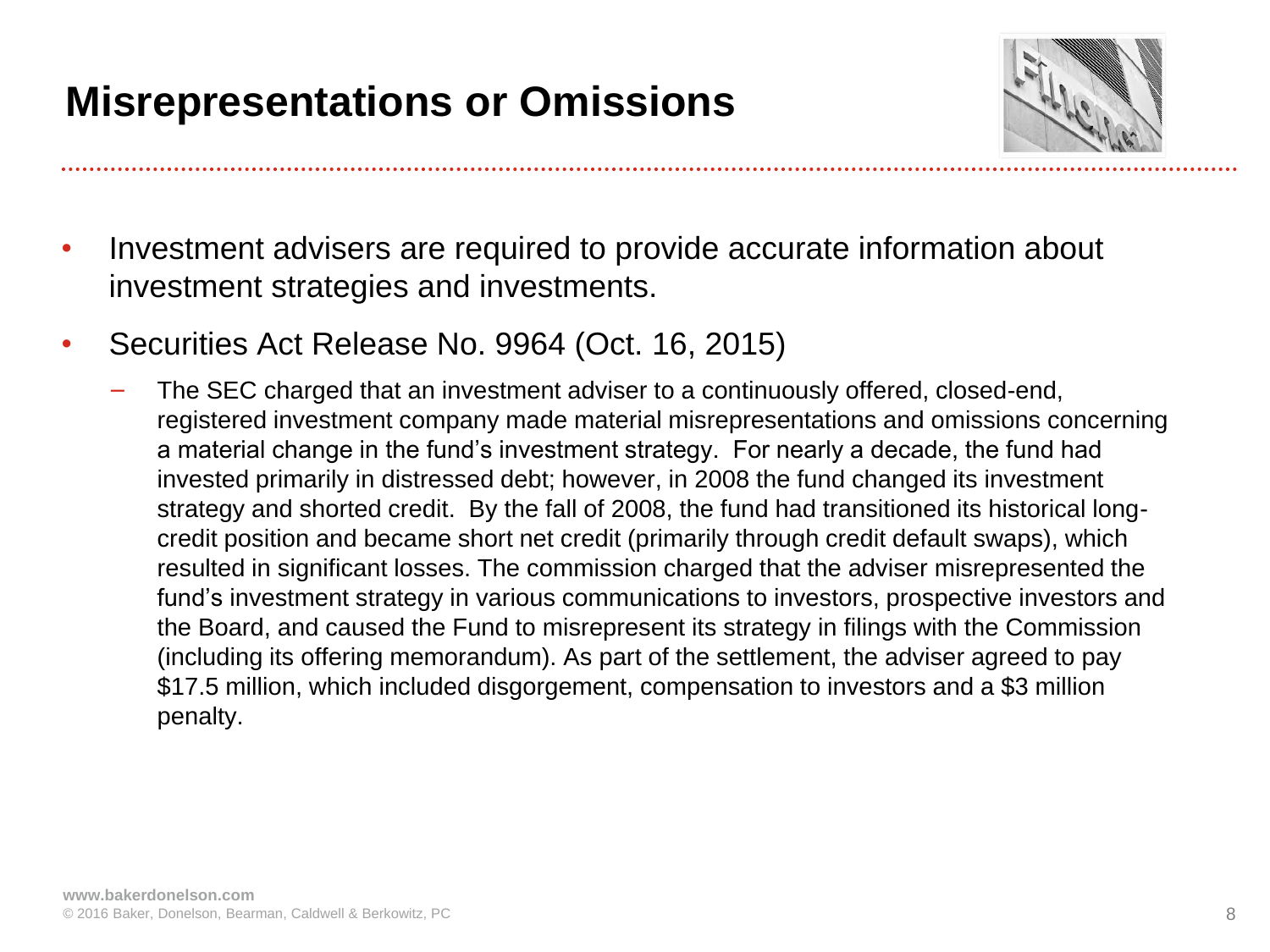

- Each year, the commission charges a number of advisers in misrepresentation cases. Misrepresentations can include facts regarding a fund's performance, assets under management or the adviser's background.
- There were numerous cases brought in this area in 2015.
	- − *See e.g., SEC v. Paul Lee Moore*, Case 3:15-cv-01575 (S.D. Cal., filed July 16, 2015); *SEC v. William J. Wells and Promitor Capital*, Case 1:15-cv-07738 (S.D.N.Y., filed Oct. 1, 2015); *SEC v. Michael Donnelly*, Civil Action No.15-5873 (E.D. Pa. Oct. 19, 2015)
- Investment Advisers Act Release No. 4266 (Nov. 16, 2015)
	- The SEC charged that an adviser made misstatements to certain of its mutual fund clients, to those funds' shareholders and to clients in separately managed accounts concerning the materially inflated, hypothetical and back-tested, performance track record of its subadviser's algorithm-based "AlphaSector" rotation strategy. This case is significant because the adviser relied on the representations of the subadviser, which was much more familiar with the strategy, in its presentations, marketing materials, filings with the Commission and other communications. The matter was settled for \$16.5 million.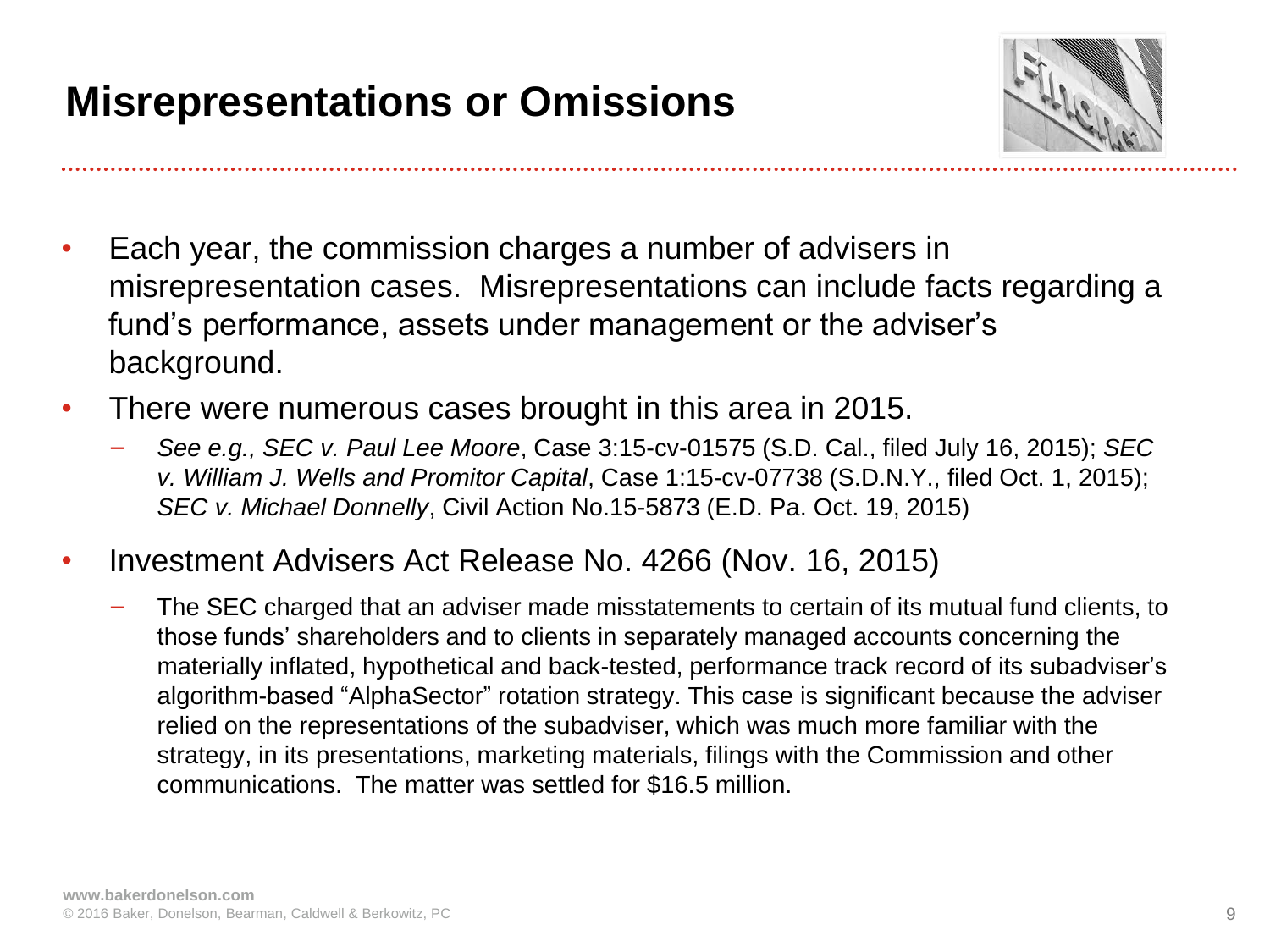#### **Failure to Adopt and Implement Cybersecurity Policies and Procedures**



- Rule 30(a) of Regulation S-P under the Securities Act of 1933 requires every registered investment adviser (as well as brokers, dealers and investment companies) to adopt written policies and procedures reasonably designed:
	- (1) to insure the security and confidentiality of customer records;
	- (2) to protect against any anticipated threats or hazards to such records and information; and
	- (3) to protect against unauthorized access to or use of customer records or information that could result in substantial harm or inconvenience to a customer.

#### • Investment Advisers Act Release No. 4204 (Sept. 22, 2015)

The SEC concluded that from at least September 2009 through July 2013, an adviser stored sensitive personally identifiable information of clients and other persons on its third party-hosted web server without adopting written policies and procedures regarding the security, confidentiality and protection against unauthorized access. In July 2013, the firm's web server was attacked by an unauthorized, unknown intruder, who gained access rights and copy rights to the data on the server. As a result of the attack, the "PII" of more than 100,000 individuals, including thousands of the adviser's clients, was rendered vulnerable to theft. The SEC conceded that after the breach, the adviser took appropriate action; however, they concluded nevertheless that the adviser failed to adopt written policies and procedures reasonably designed to protect customer records and information, in violation of Rule 30(a) of Regulation S-P (17 C.F.R. § 248.30(a)). The matter was settled for a \$75,000 civil penalty.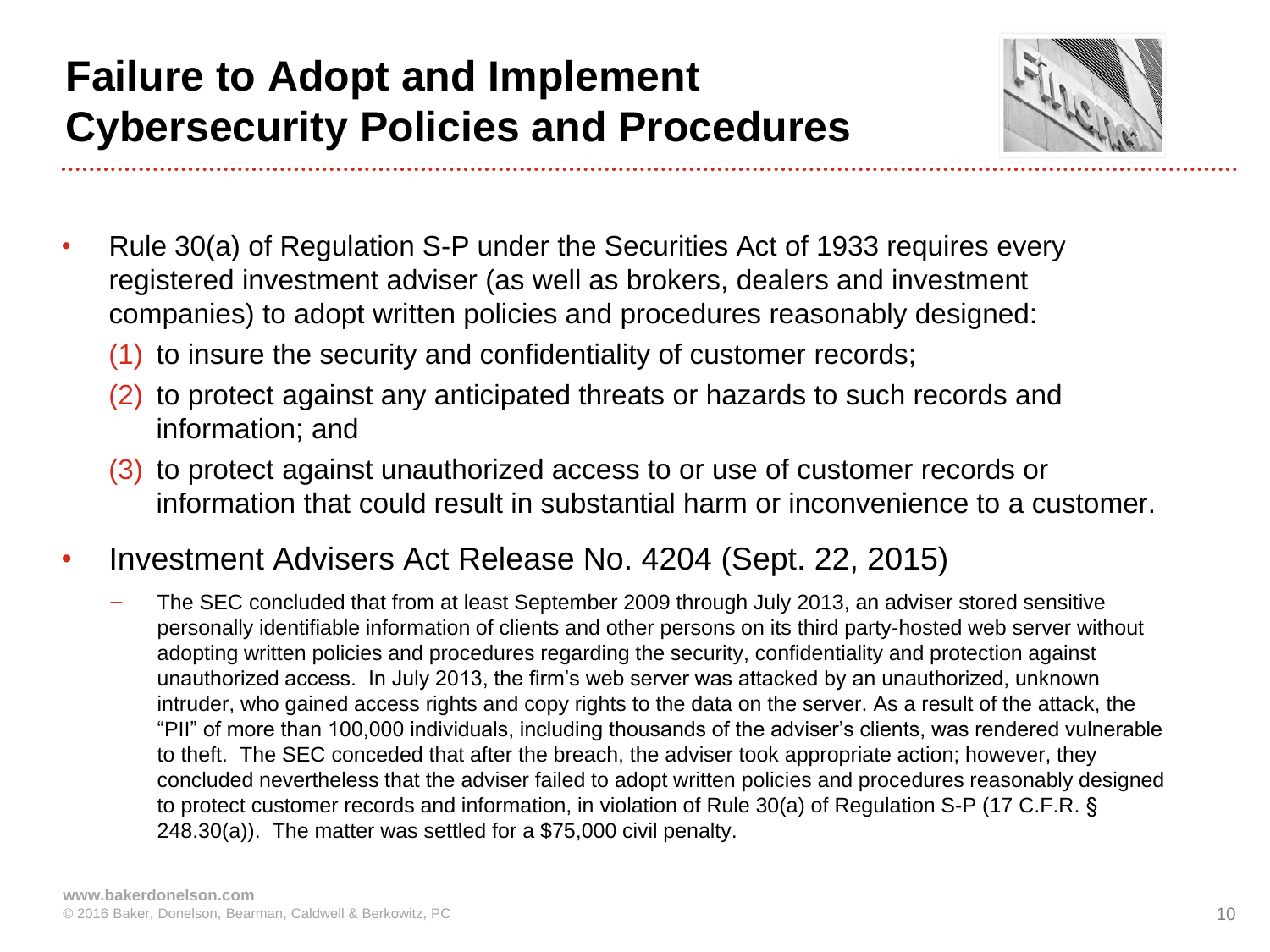

- Investment Advisers Act Rule 206(4)-7 requires investment advisers to adopt and implement written policies and procedures reasonably designed to prevent violations of the Act, and to appoint a chief compliance officer responsible for "administering" the policies and procedures.
- Compliance officers may be vulnerable because they can be charged either with failing to adopt procedures that would have prevented an underlying violation or with failing to "administer" those procedures.
- The SEC has stated that CCOs who do their jobs "competently, diligently and in good faith" should not worry about being targeted in SEC enforcement actions. However, between 2010 and 2014, the SEC brought enforcement actions against 72 chief compliance officers.
- In its list of "SEC Accomplishments" for the period April 2013 to August 2015, the commission highlighted that it brought a number of enforcement actions "holding gatekeepers accountable" for "the important roles they play in the securities industry." It singled out "attorneys, accountants and compliance professionals" as the gatekeepers who were being held accountable.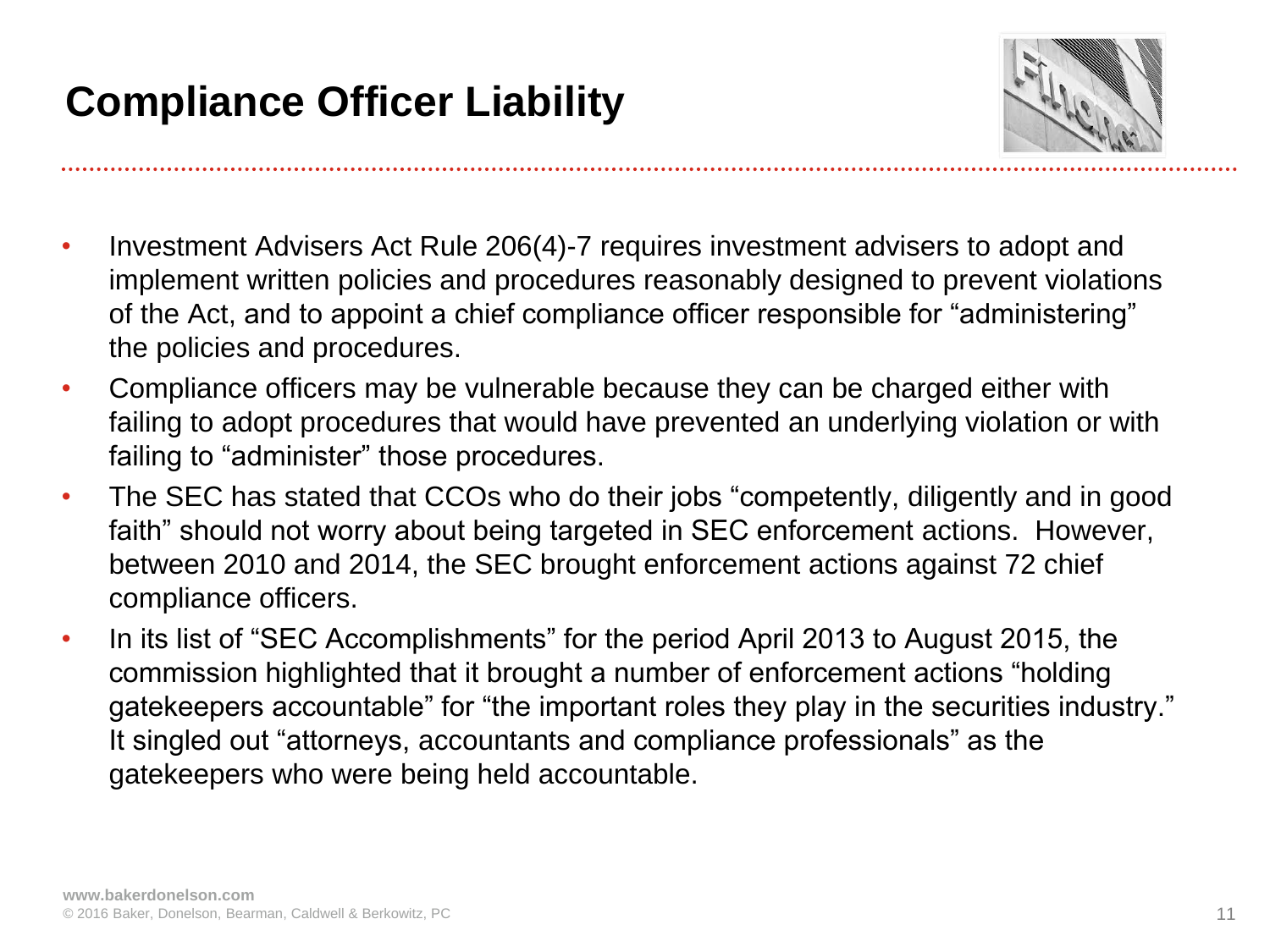

- Investment Advisers Act Release No. 4065 (Apr. 20, 2015)
	- − (Discussed above). The SEC also charged the chief compliance officer with causing certain violations, including the failure to report the adviser's outside business activity (and the resulting conflict of interest) to the Board. The SEC concluded that the CCO was responsible for the fund's failure to have adequate written policies and procedures governing outside business interests, including how they should be assessed and monitored for conflict purposes, and when an employee's outside activity should be disclosed to the board of directors. The CCO was fined \$60,000.
- Investment Advisers Act Release No. 4116 (June 15, 2015)
	- The former vice president and then president of an investment adviser was found to have misappropriated at least \$670,000 in assets from three client accounts. The SEC concluded that the adviser failed to adopt policies and procedures reasonably designed to prevent the misappropriation of client assets, failed to implement the policies it did have, violated the custody rule and falsely stated in its Form ADV that it reviewed client accounts used for billpaying services. Specifically, the SEC charged the adviser's CCO with failing to "effectively implement" a compliance policy requiring review of "cash flows in client accounts." The SEC also charged the CCO with failing to conduct an annual review, and with responsibility for the material misstatement in the adviser's Form ADV. The CCO was fined \$25,000.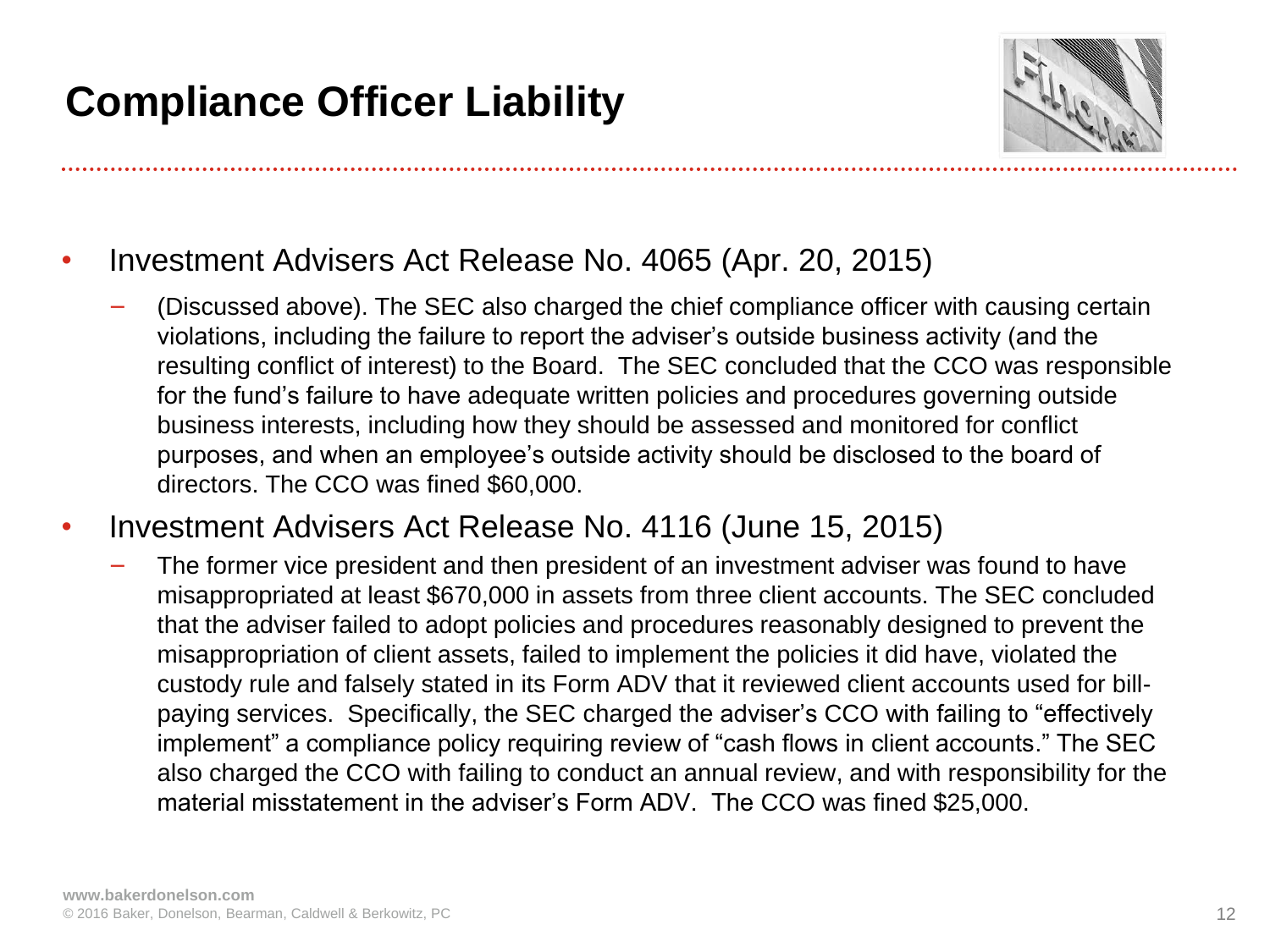# **Questions?**

Mark Griffin Matt White Baker, Donelson, Bearman, Caldwell & Berkowitz, PC First Tennessee Building 165 Madison Avenue, Suite 2000 Memphis, TN 38103 Direct Mark: 901.577.2221 Direct Matt: 901.577.8182 Email: [mgriffin@bakerdonelson.com](mailto:mgriffin@bakerdonelson.com) Email: [mwhite@bakerdonelson.com](mailto:mgriffin@bakerdonelson.com)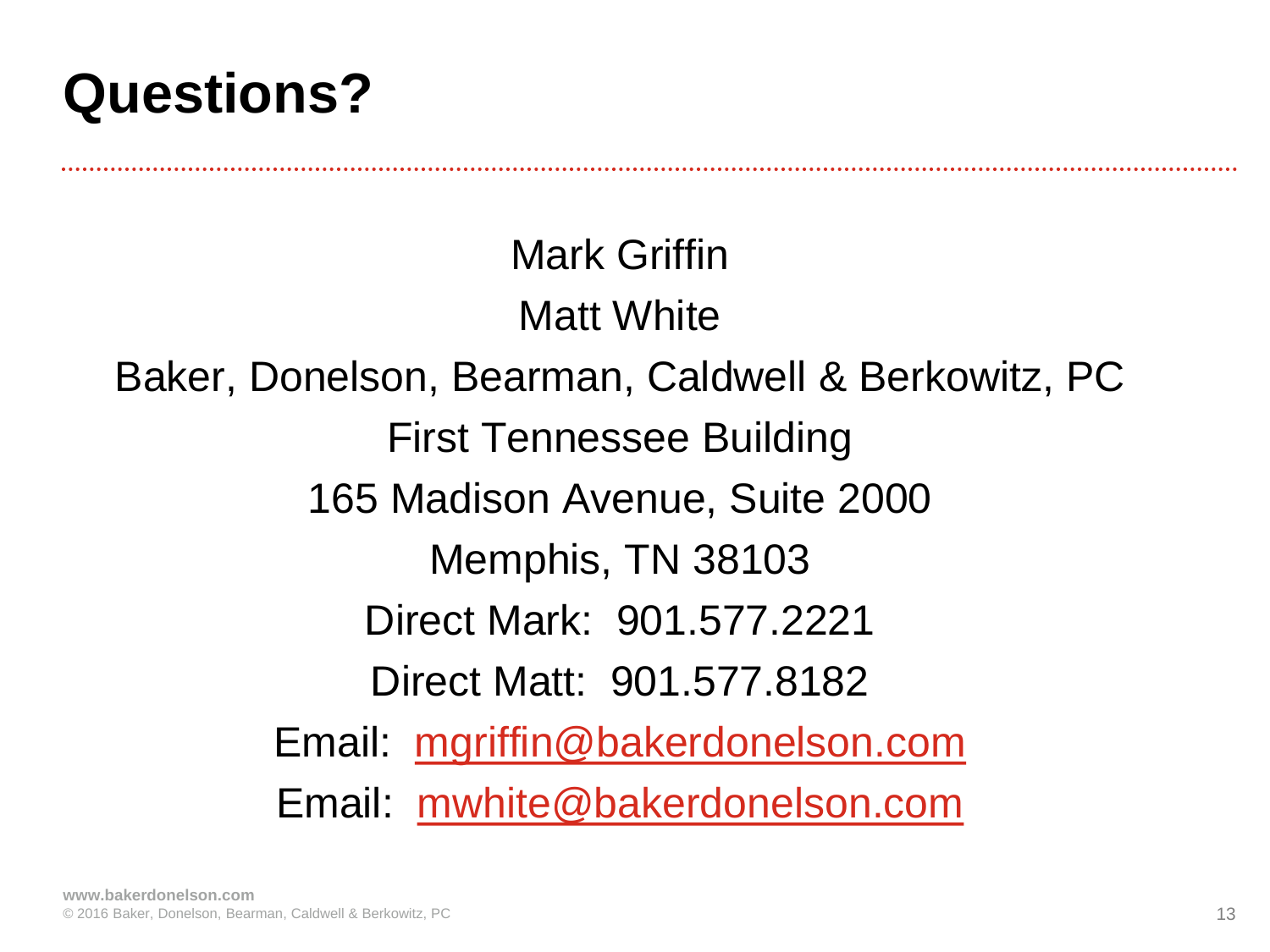#### **2016 Labor Law Challenges**

- **The U.S. Department of Labor's Interpretation of the Classification of Independent Contractors**
- **The U.S. Department of Labor's Proposed Overtime Regulations**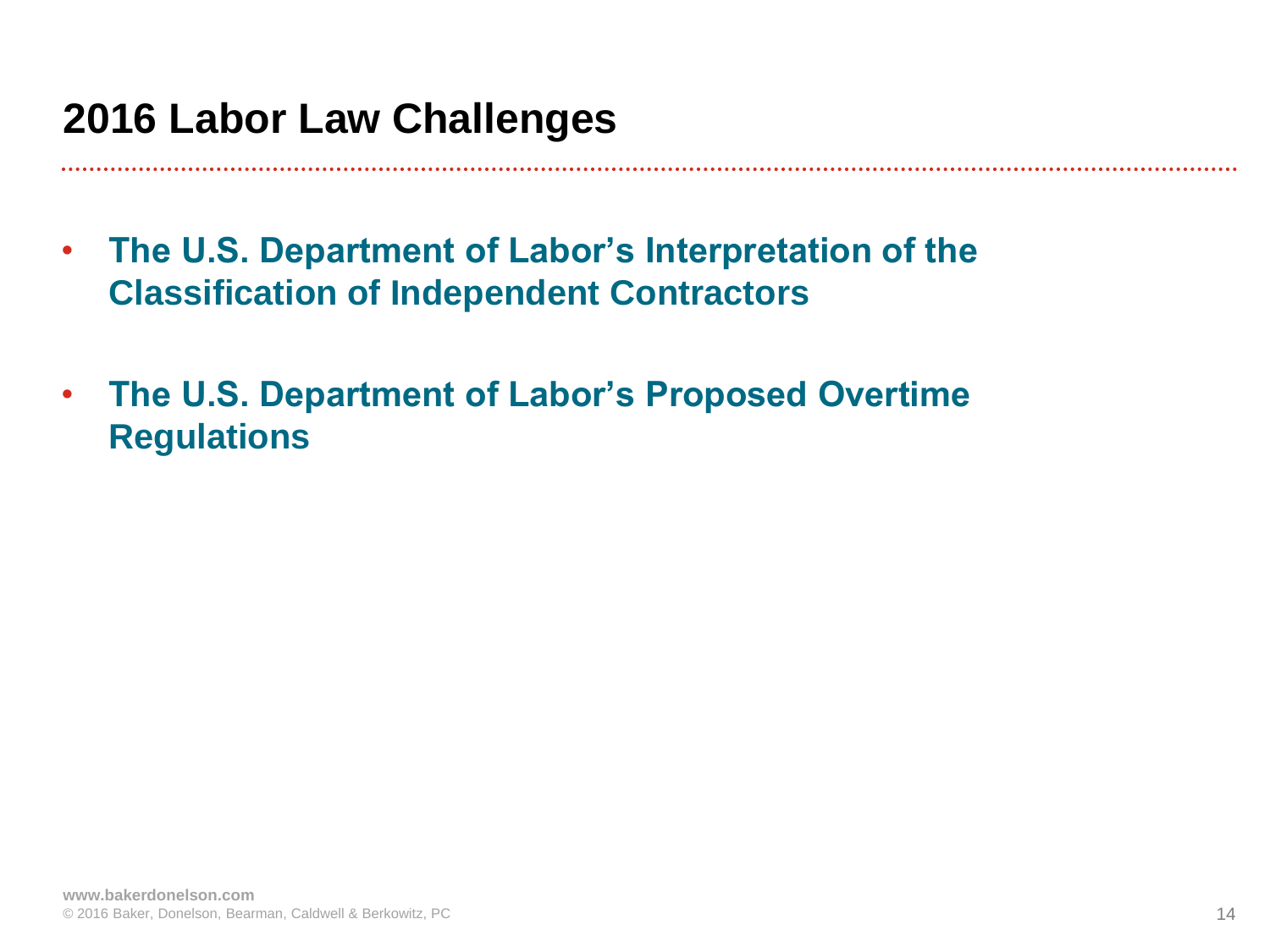### **U.S. Department of Labor - Administrator's Interpretation No. 2015-1 (July 15, 2015)**

- Subject: "Application of the Fair Labor Standards Act's Suffer or Permit Standard in the Identification of Employees Who Are Misclassified as Independent Contractors"
- Administrator David Weil doubles down on DOL's ongoing efforts to combat independent contractor misclassification and provides "additional guidance" for deciding who is an employee
- After noting DOL's long standing six-part "economic realities" test, Administrator Weil defines the ultimate goal as "determin[ing] whether the worker is economically dependent on the employer (and thus its employee) or is really in the business for him or herself (and thus an independent contractor)."
- Available at: [www.dol.gov/whd/workers/Misclassification/AI-2015\\_1.pdf](http://www.dol.gov/whd/workers/Misclassification/AI-2015_1.pdf)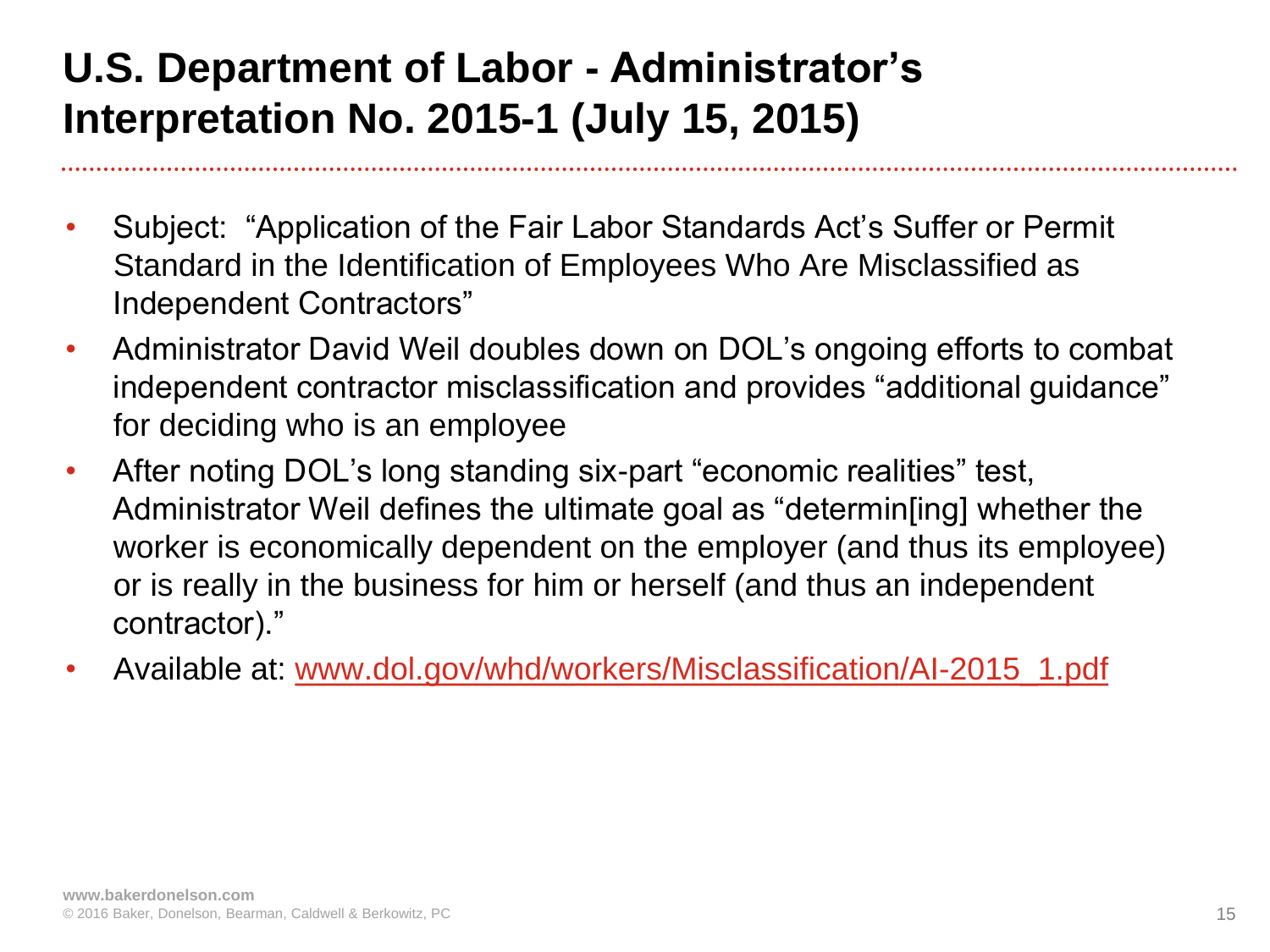# **What Has Changed?**

- In Administrator Weil's opinion, the DOL's new guidance does not change the legal landscape; it is just another installment in an ongoing DOL initiative.
- Indeed, the DOL announced back in 2010 that it would target the "growing problem" of independent contractor misclassification.
- September 2011 DOL and IRS enter a Memorandum of Understanding to coordinate their efforts to combat independent contractor misclassification.
- Labor departments in 25 states have entered similar Memorandums of Understanding with DOL (AK, AL, CA, CT, CO, FL, HI, IA, ID, IL, KY, LA, MA, MD, MN, MO, MT, NH, NY, RI, TX, UT, WA, WS, WY).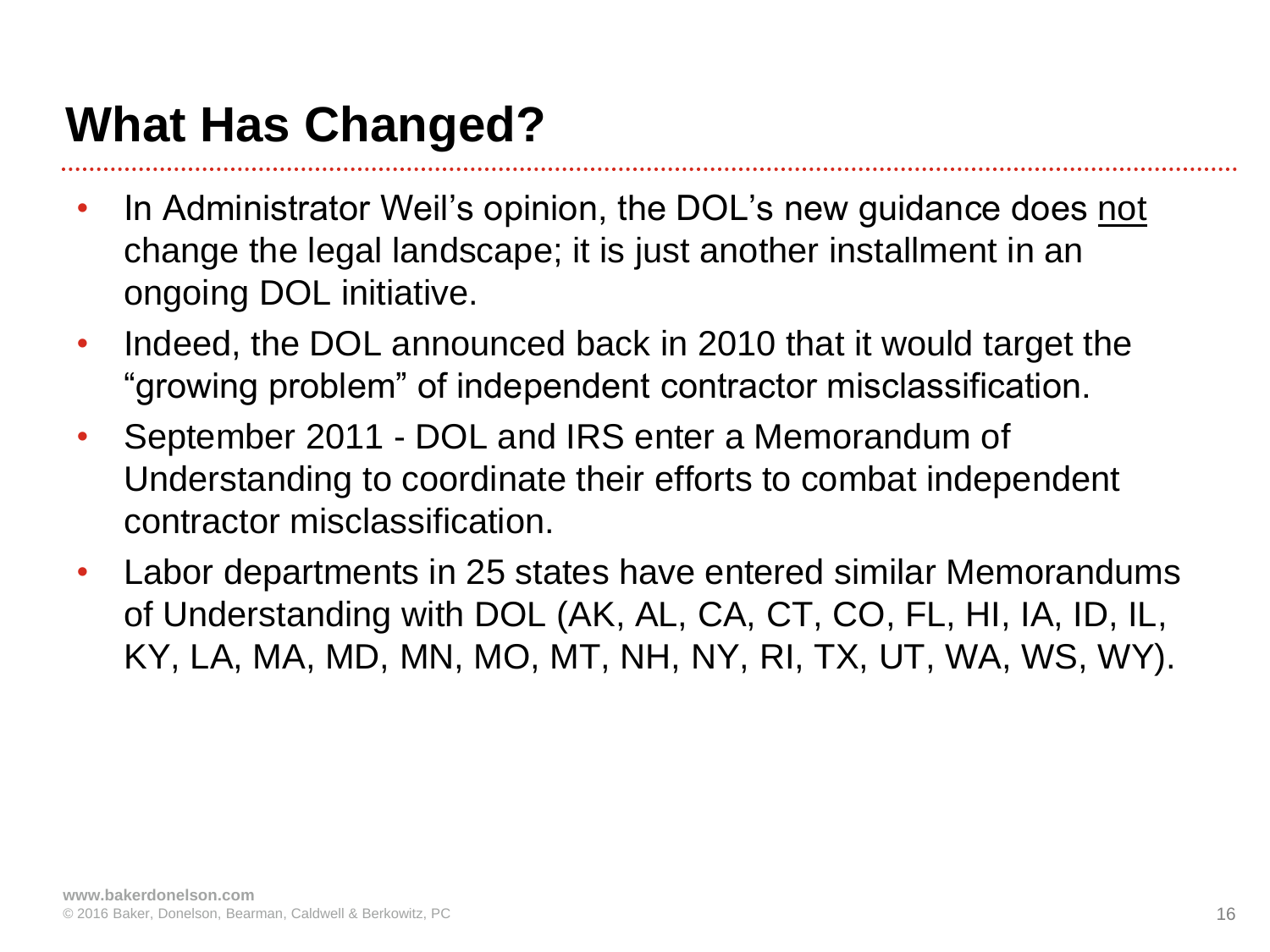### **Things Have Indeed Changed**

- DOL's new emphasis on "economic dependence" and its bold statement that "most workers are employees under the Fair Labor Standards Act" should embolden DOL to more aggressively combat independent contractor misclassification.
- Courts may not agree with DOL's new interpretation, but employers must recognize that the independent contractor classification is in the DOL's crosshairs.
- DOL's new economic dependence analysis must be considered as an overarching consideration when reviewing the more familiar economic realities test.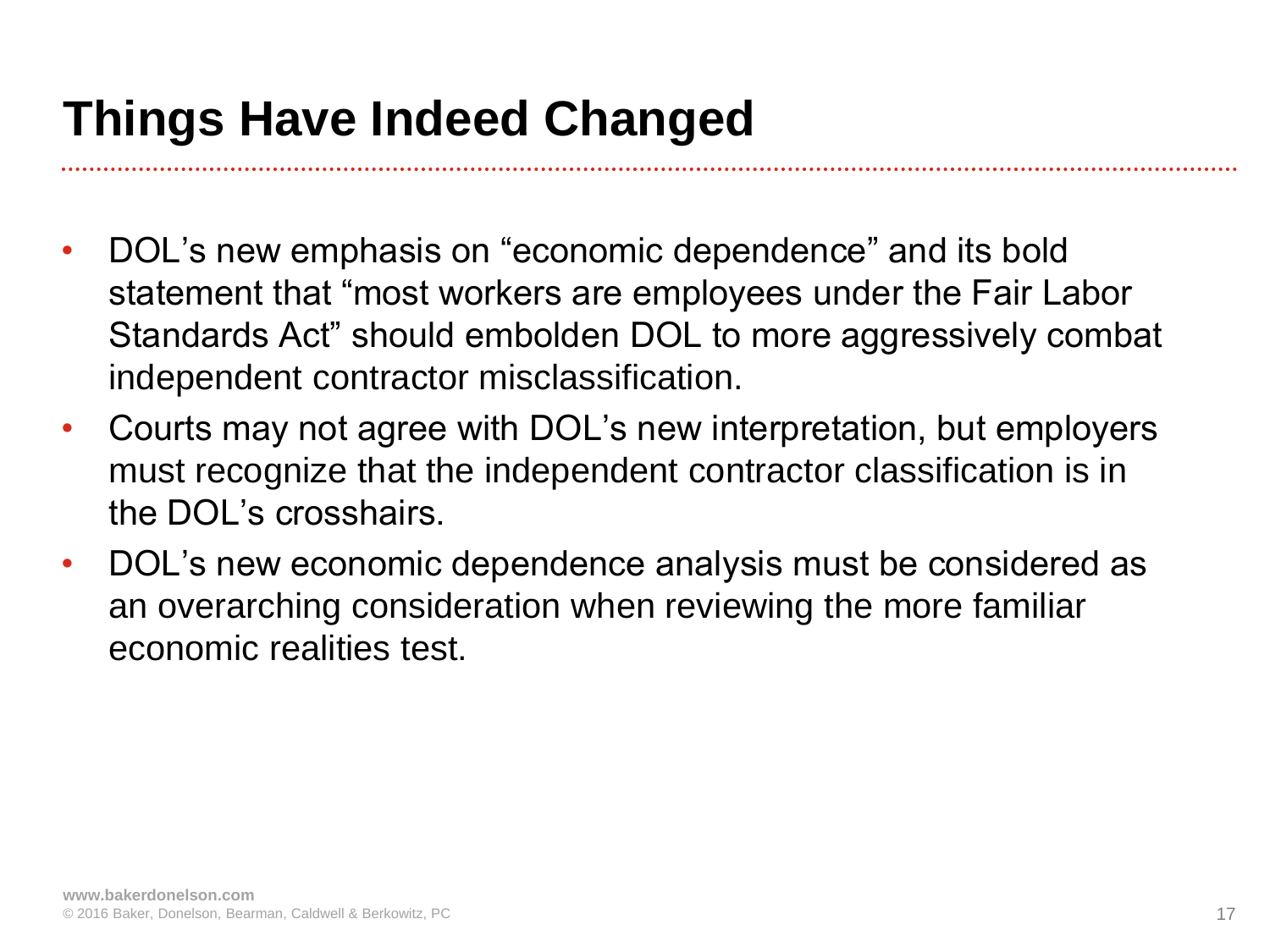# **The Economic Realities Test (Six Parts)**

- 1. Is the work an integral part of the employer's business?
	- The thought here is that workers are more likely to be employees of a company if they perform the company's primary work.
	- Independent contractors, by contrast, are more likely to provide ancillary services to the company.
	- Example: In a construction company, framers most likely are employees, but software developers who design software to tracks bids may be classified as independent contractors.
- 2. Does the worker's managerial skill affect the worker's opportunity for profit or loss?
	- Independent contractors in business for themselves can make management decisions (such as hiring an assistant, purchasing materials, advertising) which can directly affect their opportunity for profit or loss.
	- Employees, by contrast, do not have this ability, and their opportunities to earn more (or less) depend almost entirely on the amount of work provided by their employer, which does not depend on the employees' managerial skills.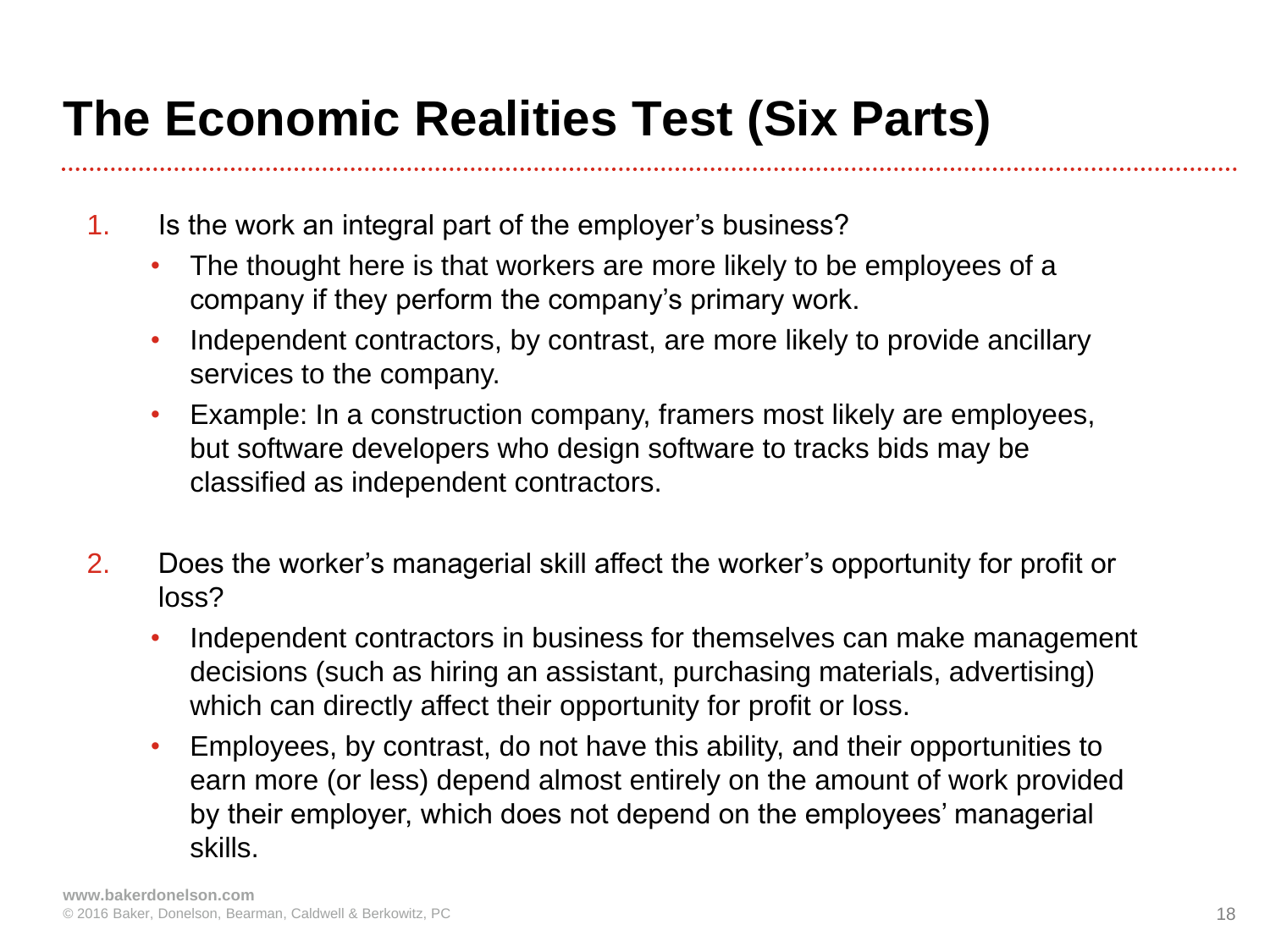# **The Economic Realities Test (con't)**

- 3. How does the worker's relative investment compare to the employer's investment?
	- All employees make minimal investments in their jobs; the key to this factor is to compare the worker's investment in the business to the employer's investment.
	- Independent contractors typically make capital investments to such a degree that they can operate as independent businesses.
- 4. Does the work performed require special skill and initiative?
	- This factor is the source of much confusion. According to the DOL (and some courts), "special skill" does not mean the technical skills required to perform a particular job since many employees are skilled laborers.
	- The DOL interprets this factor to require "special skill and initiative" that permits independent contractors to operate as economically independent businesses.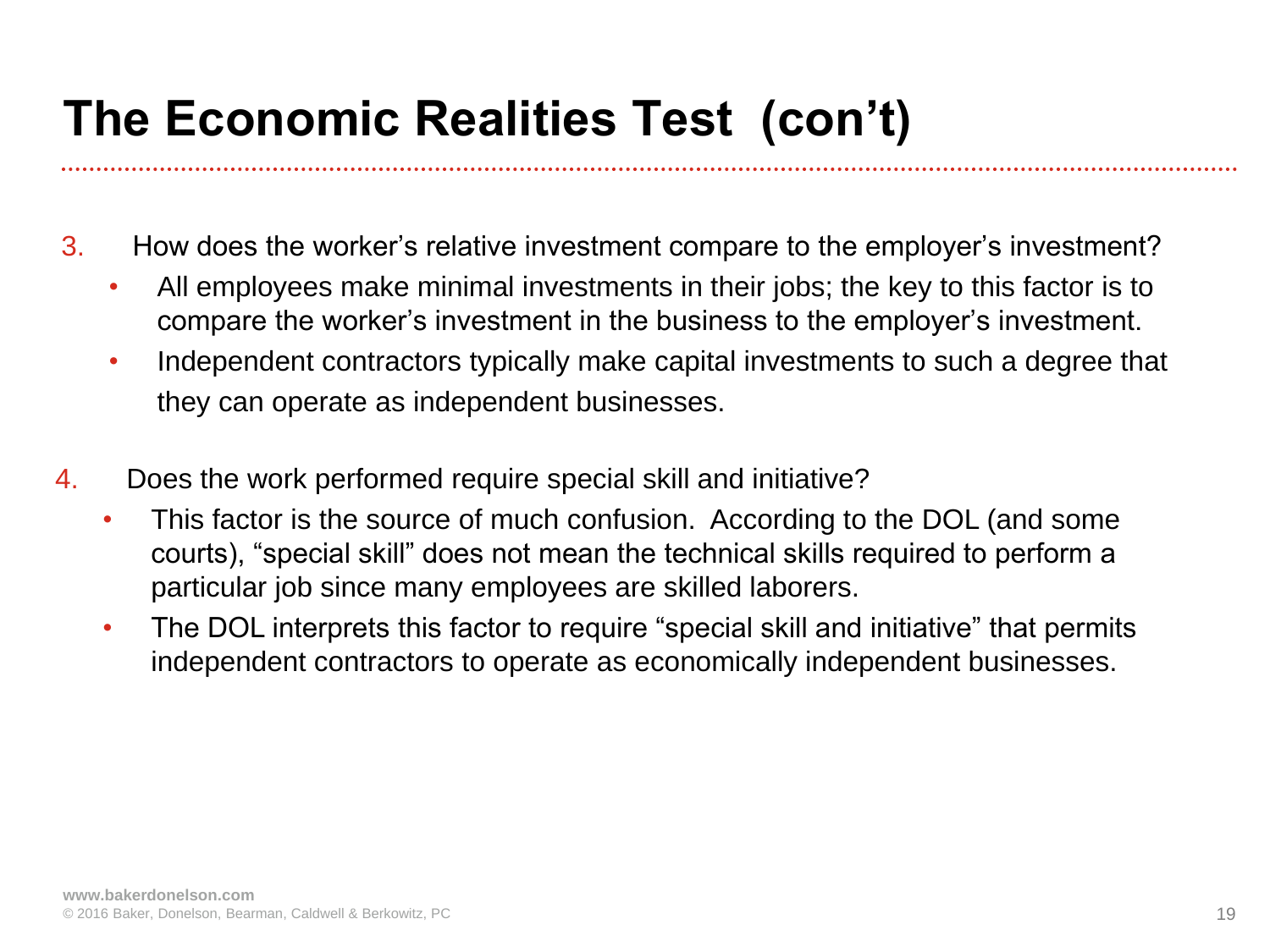# **The Economic Realities Test (con't)**

- 5. Is the relationship between the worker and the employer permanent or indefinite?
	- The concept here is that true independent contractors generally do not work for one company for extended periods of time; instead they are engaged for set periods of time, typically on a project basis.
	- As a result, an exclusive independent contractor relationship lasting for years is a common misclassification red flag.
	- On the other hand, short duration seasonal work does not equate to an independent contractor relationship.
- 6. What is the nature and degree of the employer's control?
	- Historically, courts have considered this the most important of the six factors, but the DOL disagrees.
	- Here, the DOL places much emphasis on their new economic dependence consideration. They argue:
		- A worker must control meaningful aspects of his/her work.
		- His/Her control must be more than theoretical, he/she must actually exercise it.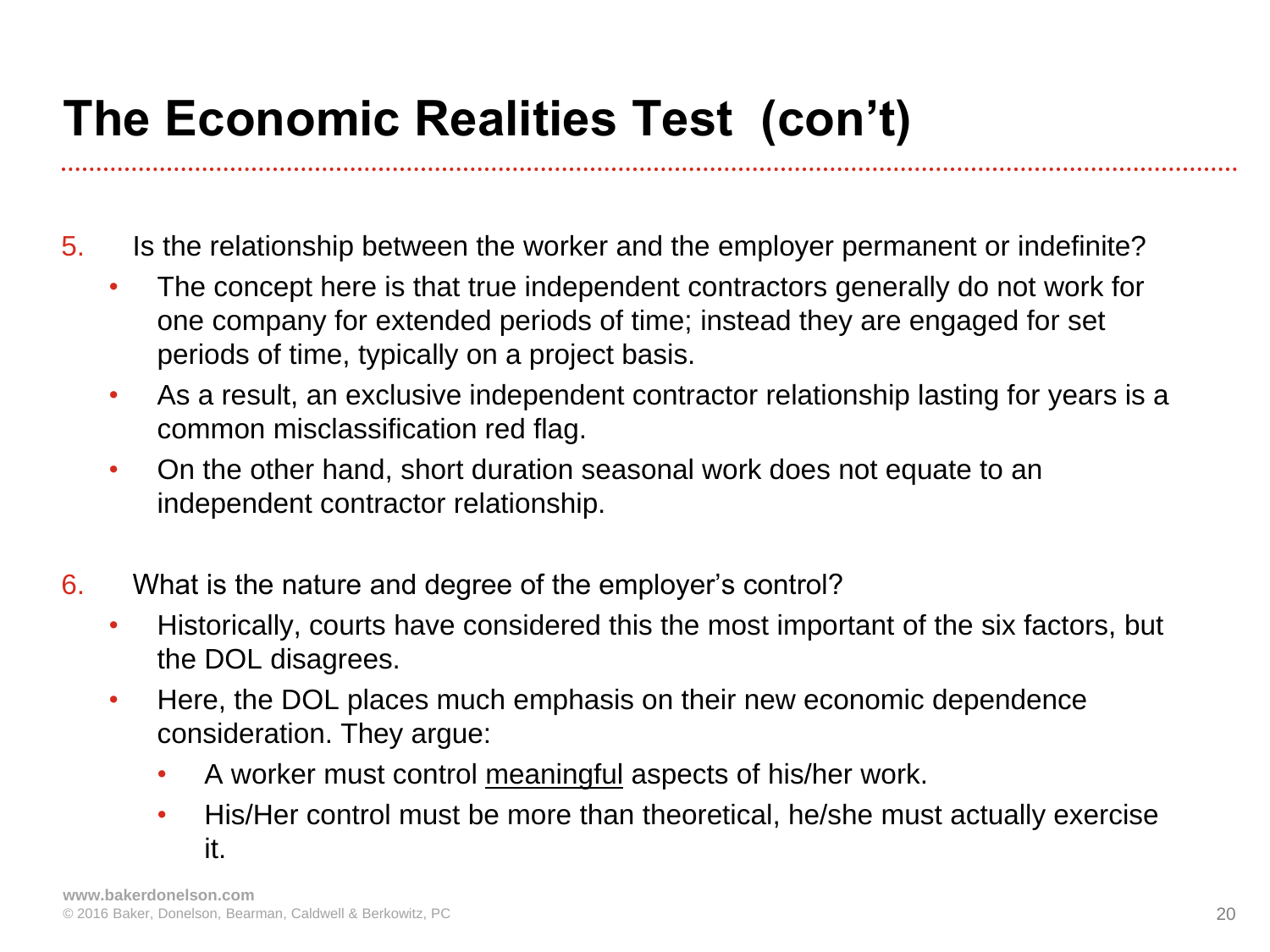### **Other Red Flags**

- Do you have employees performing essentially the same duties as your independent contractors?
- Have you classified the independent contractor as an employee in the past while she was performing essentially the same tasks as she is now?
- If the answer to either of these questions is YES, you may need to reconsider your classification of the worker as an independent contractor.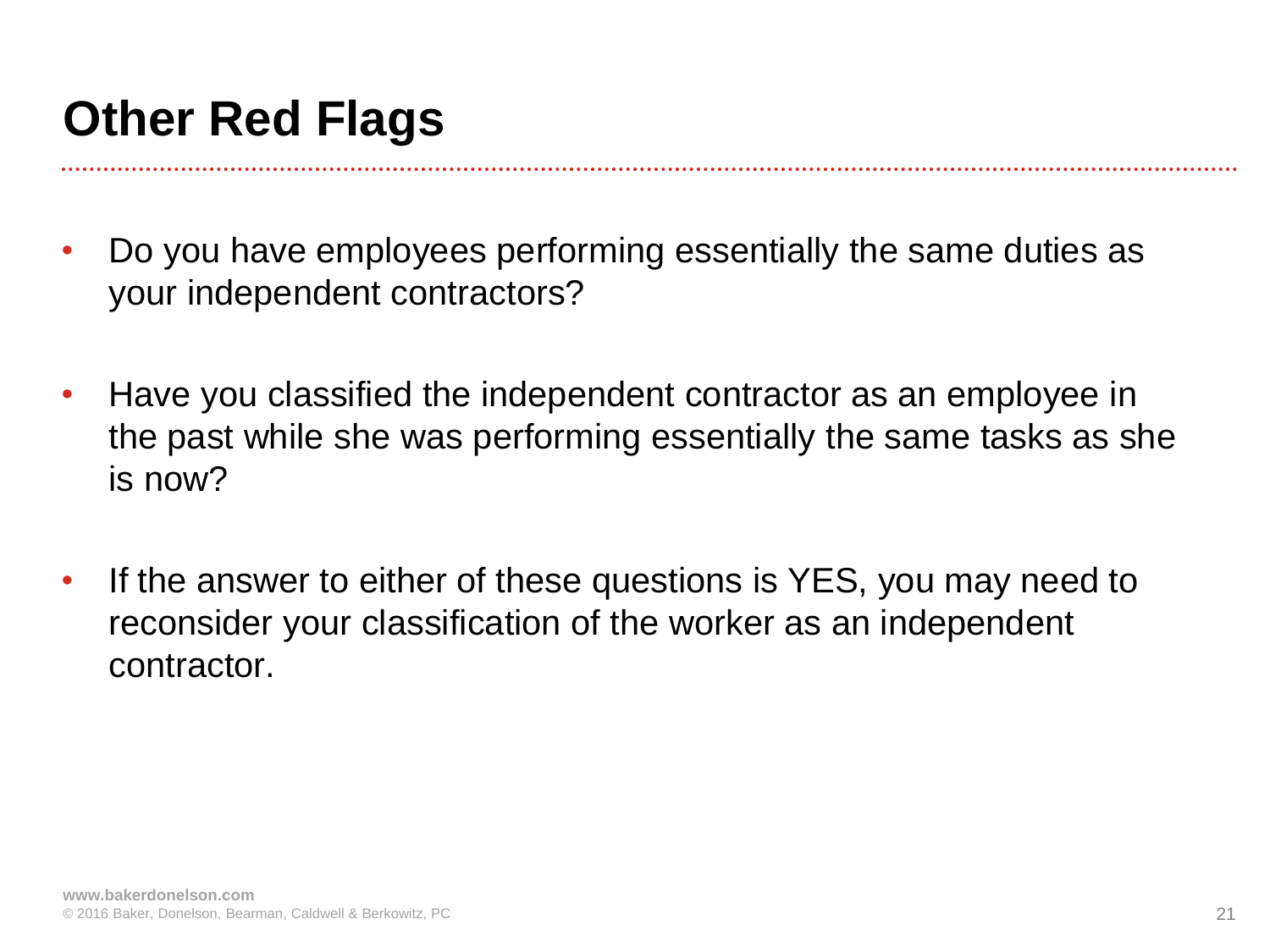### **Factors to Keep in Mind**

- Employers have the burden to prove their classification of a worker as an independent contractor is correct.
- If it's a close question, the best choice is to classify the worker as an employee.
- Penalties for misclassification include:
	- − Payments to the government: unpaid payroll taxes (both portions), interest, statutory penalties, and/or
	- − Payments to the worker: back pay (typically overtime), value of lost benefits, coverage of work-related injuries under workers' comp., unemployment comp.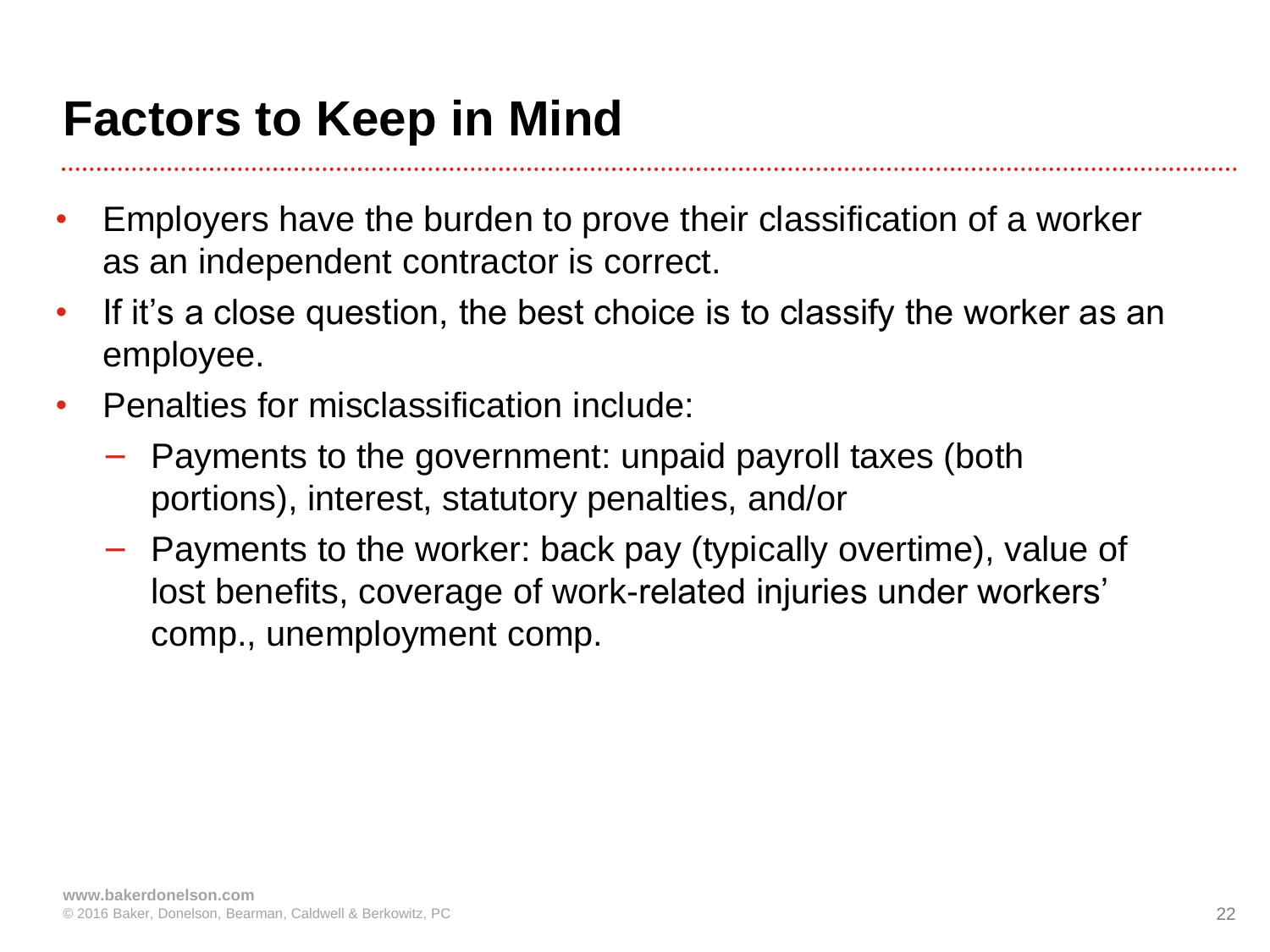### **Other Government Agencies**

- The IRS has its own way of analyzing whether a worker is an independent contractor, which seems to emphasize the control factor more than the DOL. See [http://www.irs.gov/Businesses/Small-](http://www.irs.gov/Businesses/Small-Businesses-&-Self-Employed/Independent-Contractor-Self-Employed-or-Employee)[Businesses-&-Self-Employed/Independent-Contractor-Self-](http://www.irs.gov/Businesses/Small-Businesses-&-Self-Employed/Independent-Contractor-Self-Employed-or-Employee)[Employed-or-Employee](http://www.irs.gov/Businesses/Small-Businesses-&-Self-Employed/Independent-Contractor-Self-Employed-or-Employee)
- The National Labor Relations Board is interested in this topic as well because employees are members of a bargaining unit but independent contractors are not.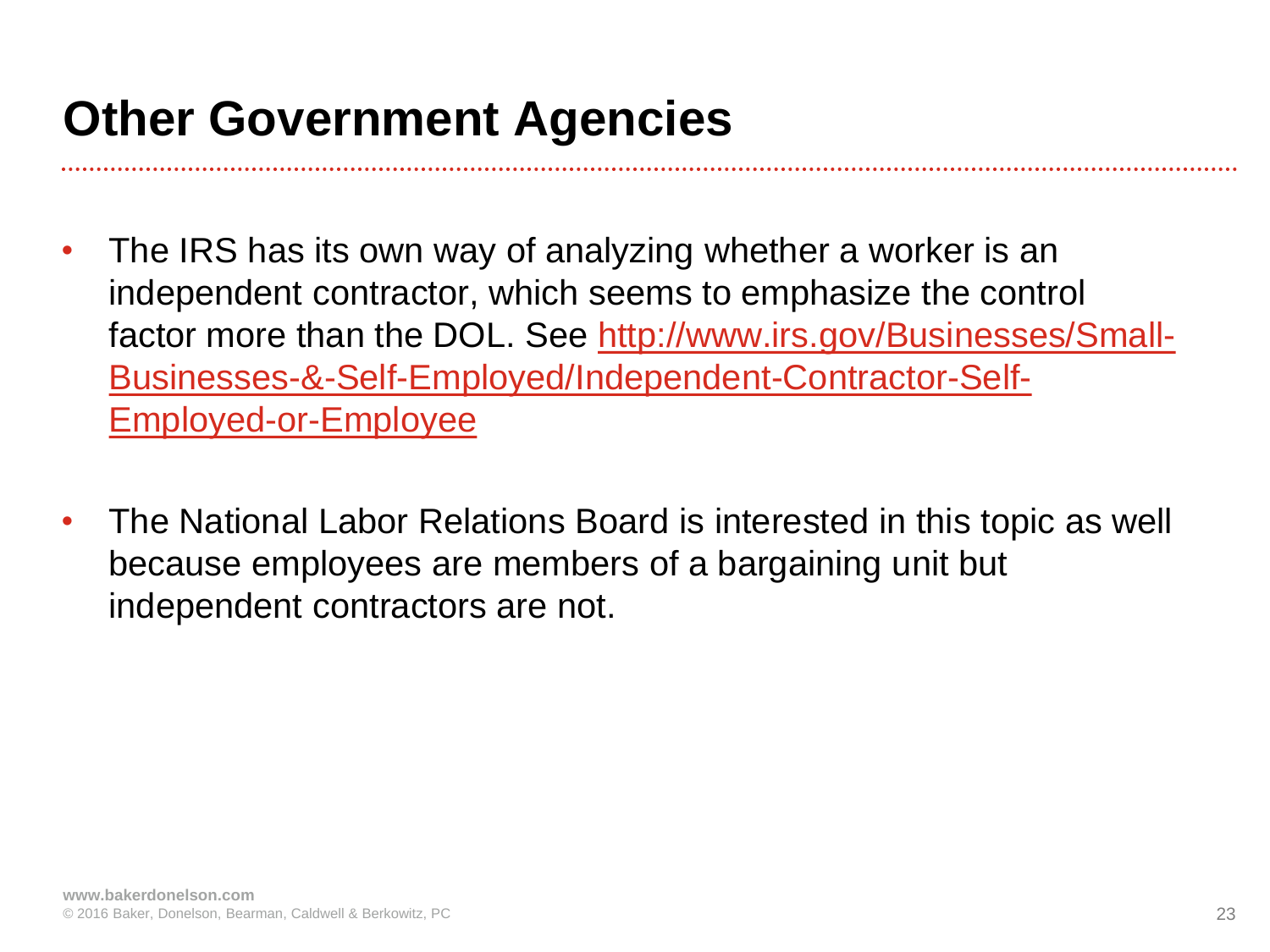# **DOL's Proposed Regulations**

# **March 13, 2014 Presidential Memorandum to the Secretary of Labor**

- The "white collar exemption regulations are outdated.
- Millions of Americans should be paid overtime and are not because the regulations are outdated.

*"Therefore, I hereby direct you to propose revisions to modernize and streamline the existing overtime regulations... and simplify the regulations to make them easier for both workers and businesses to understand and apply."*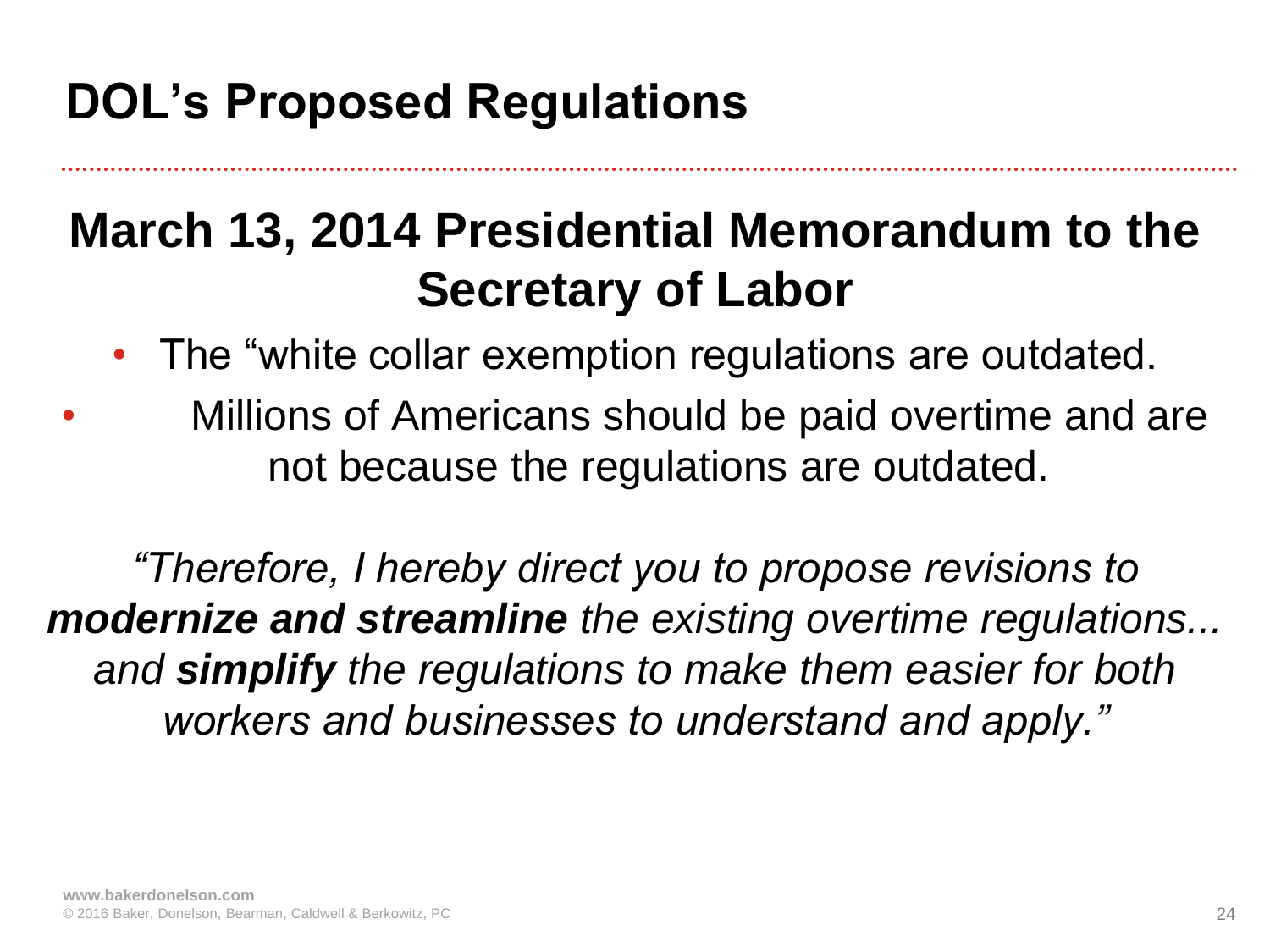### **DOL's Proposed Regulations**

DOL went to work and 15 months later (on June 30, 2015). . .

The *proposed* changes to the FLSA regulations on the "white collar exemptions" were published.

295-page Notice of Proposed Rulemaking (NPRM) Find on DOL's webpage or [www.regulations.gov](http://www.regulations.gov/) RIN 1225-AA11

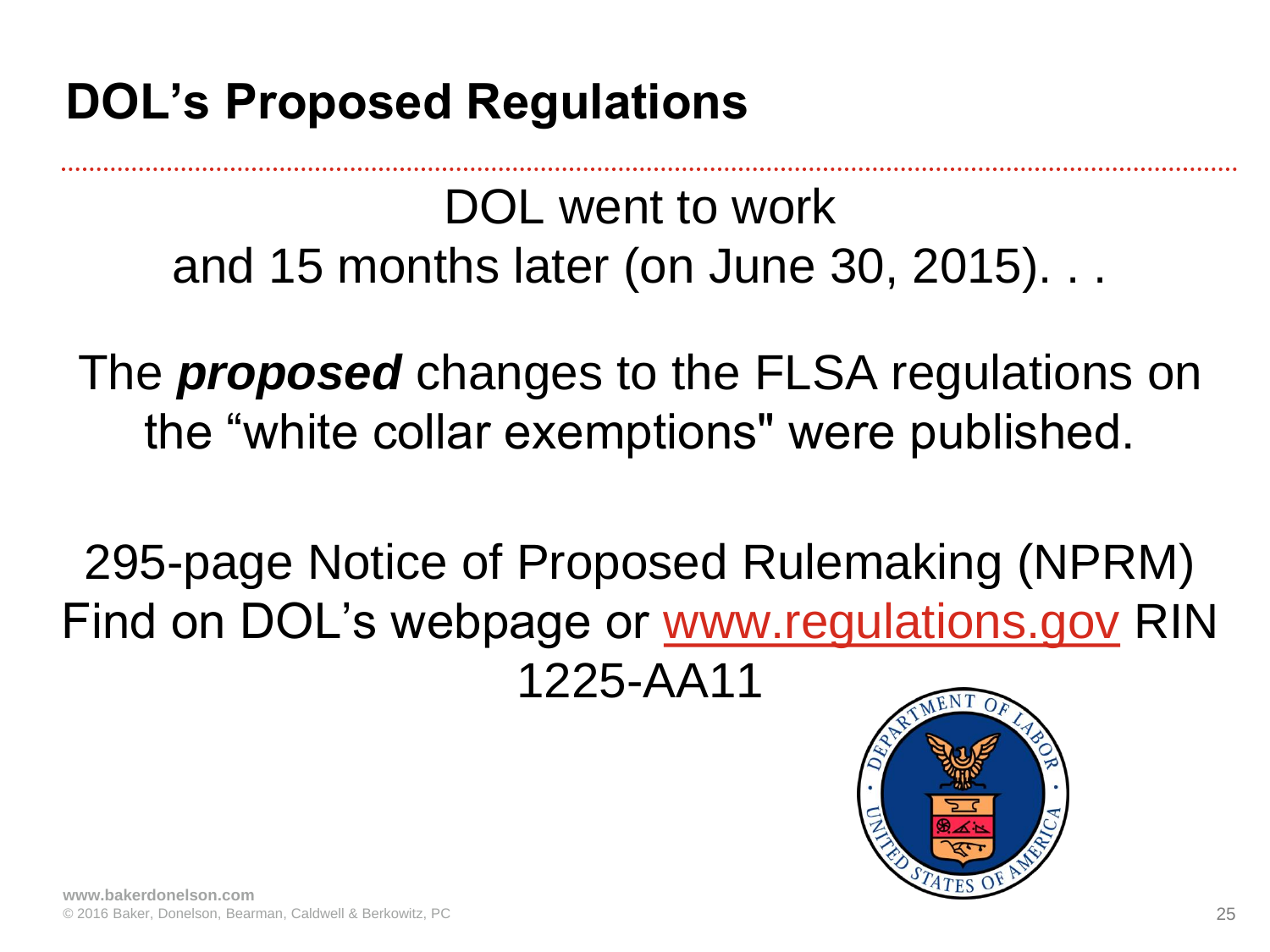# **WHAT CHANGES DID THE DOL PROPOSE?**

Remember, exemption depends on three things:

- 1. How employees are paid **SALARY BASIS** 
	- − employee must be paid a pre-determined and fixed salary that is not subject to reduction because of variations in the quality or quantity of work performed
	- − no partial day deductions
- 2. How much they are paid **Number 2. SALARY LEVEL** 
	- − currently this is \$455/week or \$23,660 per year
- 3. What *kind of work* do they do **JOB DUTIES TEST**
	- − each category of exemption Executive, Administrative and Professional - has different required job duties as set forth in the regulations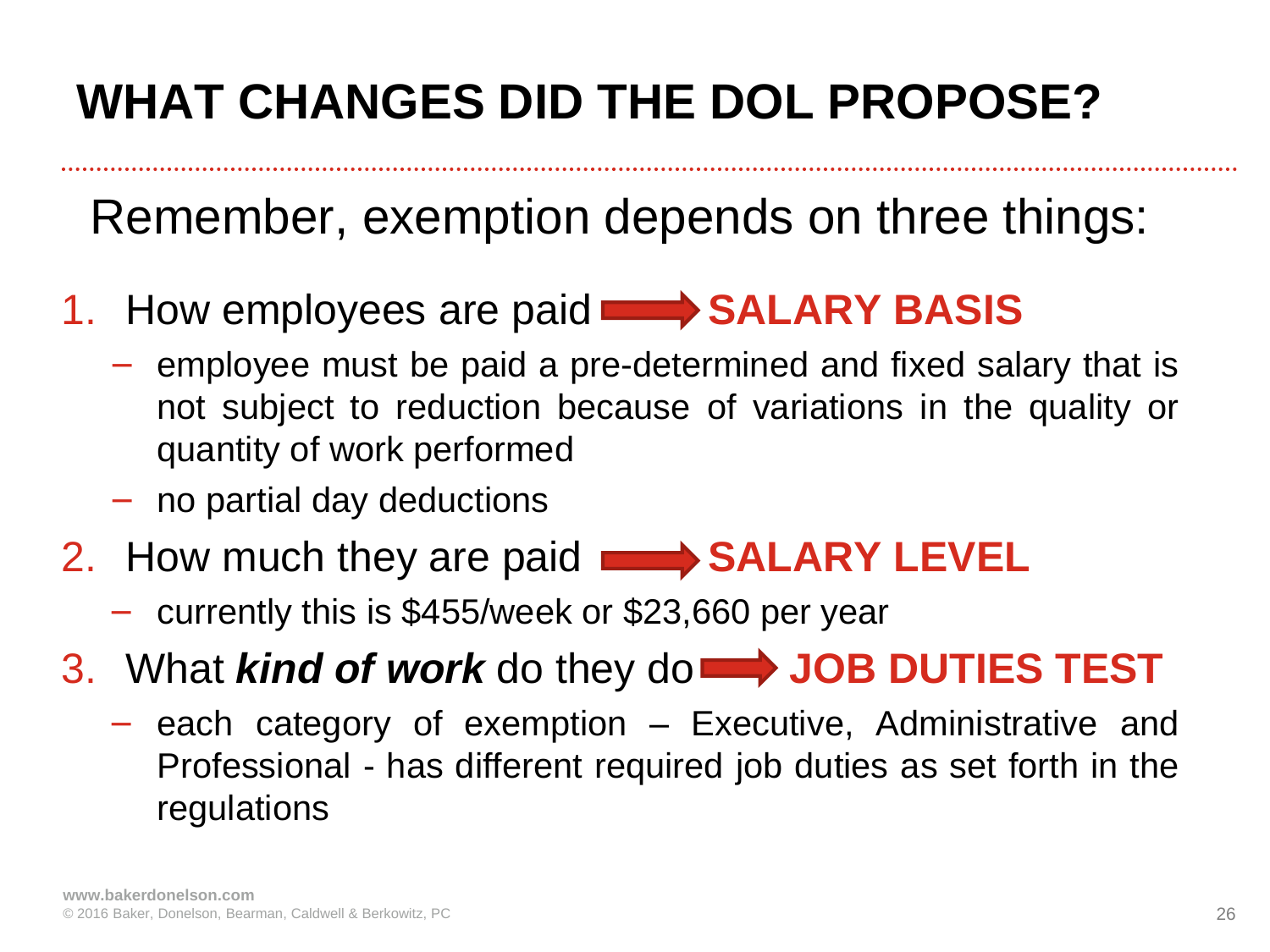# **WHAT CHANGES DID THE DOL PROPOSE?**

To currently qualify for exemption, employees must be paid on a **salary basis** at not less than **\$455 per week (\$23,660.00 annually).**

# **The new proposed salary threshold for exemption is \$50,440 (\$970 per week)!**

More than **two times** the current salary basis.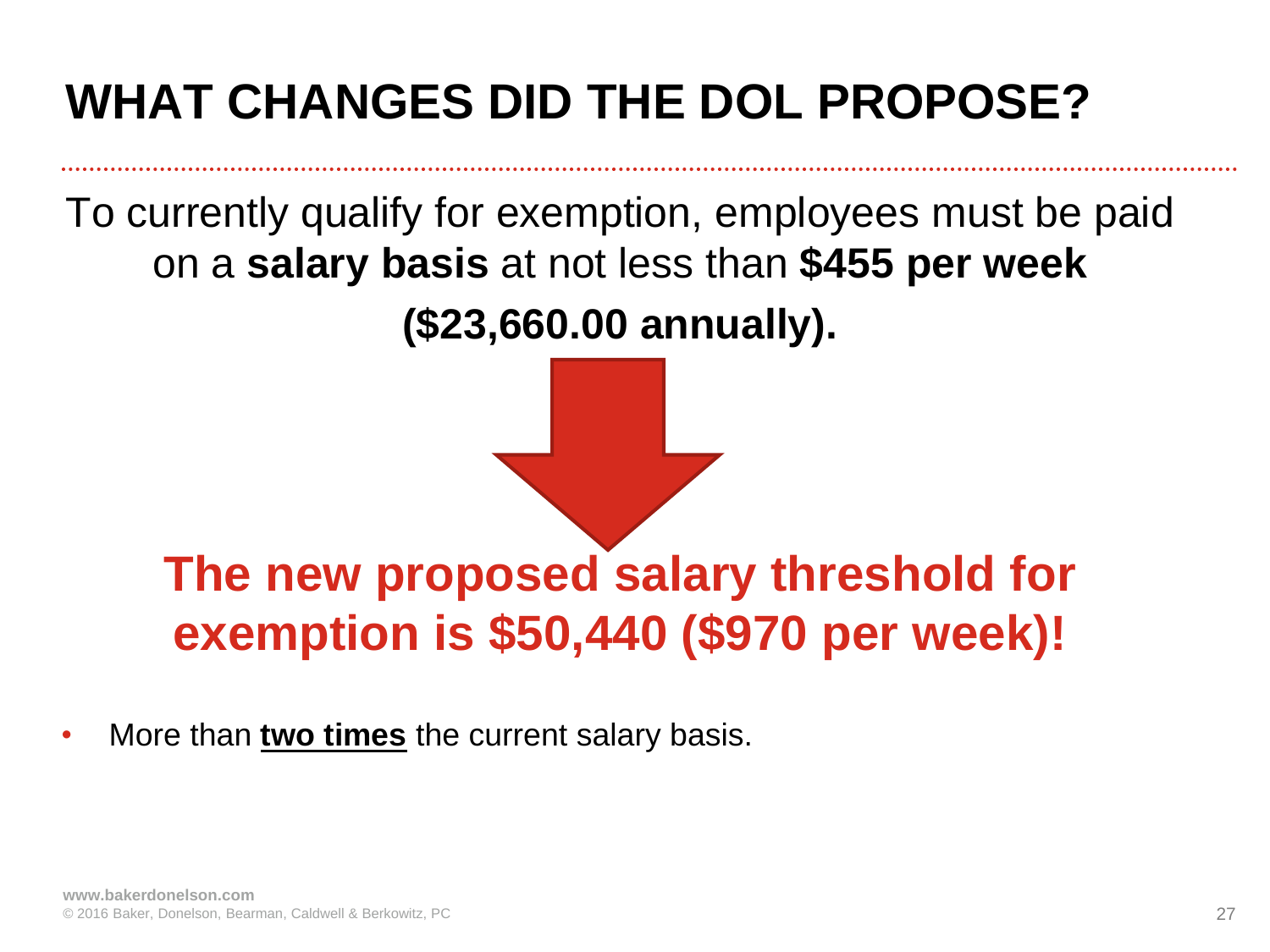# **WHAT CHANGES DID THE DOL PROPOSE?**

To currently qualify for exemption as a highly compensated employee (HCE), the salary level is \$100,000 annually.



# **The new proposed salary threshold for exemption for HCE is \$122,148.**

• 90<sup>th</sup> percentile of earning for full-time salaried workers.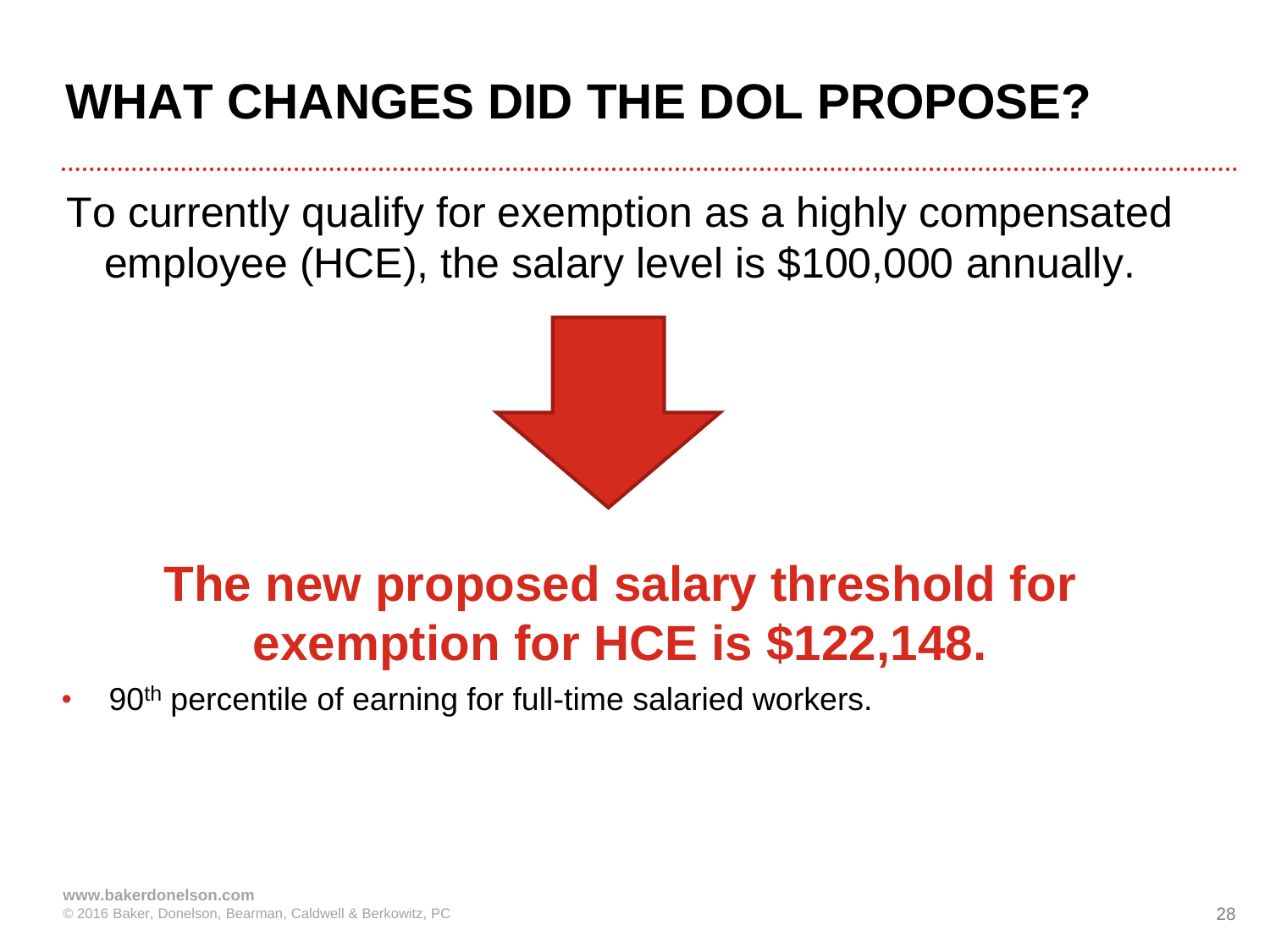# **WHAT IS INCLUDED IN THE \$50,440?**

### • **Bonuses or Incentive Pay??** probably . . . but

- − no "catch up" payments
- − non-discretionary
- − "strictly limit[ed]" 10%?
- − tied to productivity, profitability and/or specified performance metrics
- − paid frequently "employees would need to receive the bonus payments monthly or more frequently"
- **Commissions?** doubtful but seeking comments
- **Other paid benefits?** no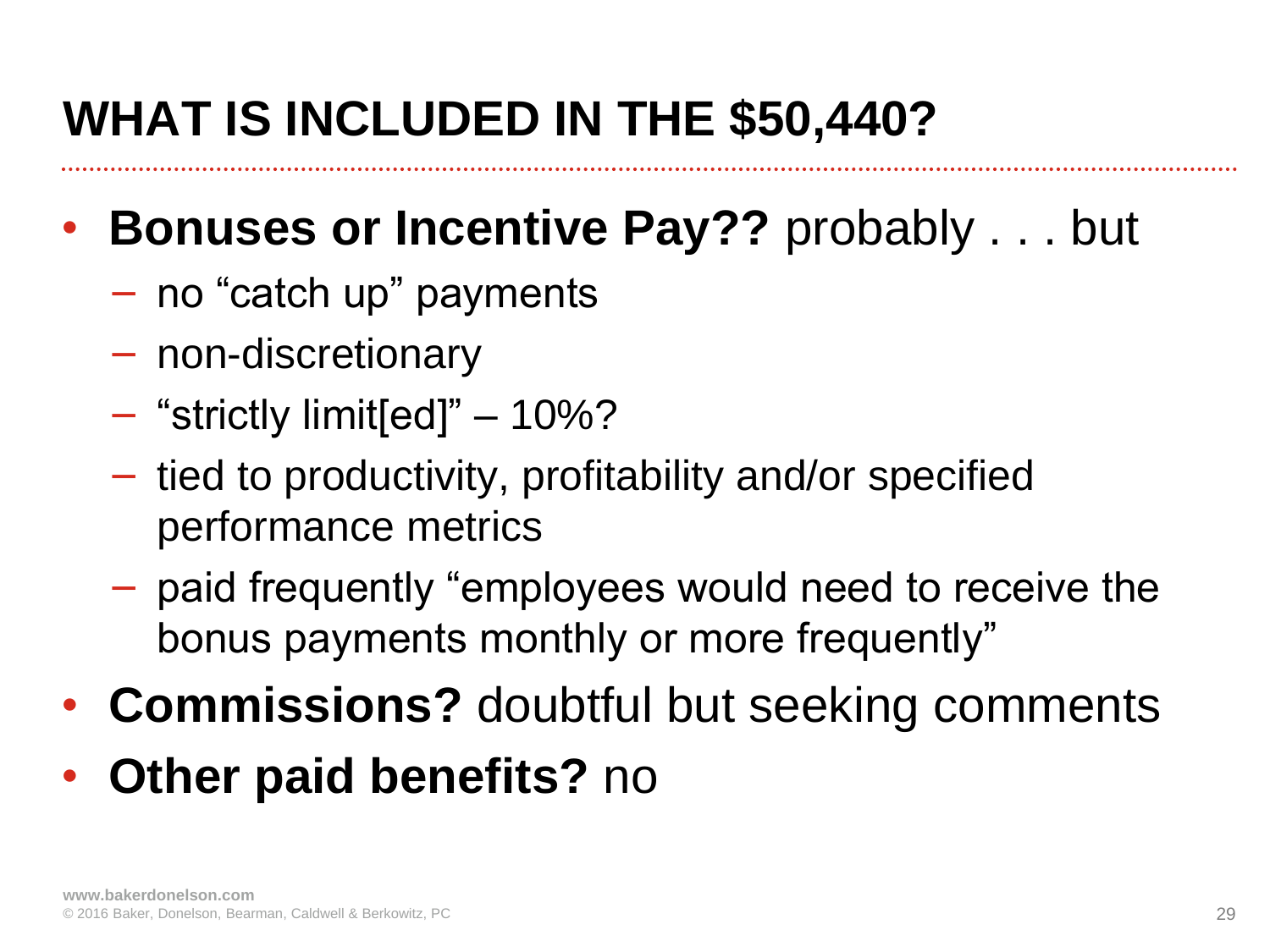# **SUMMARY OF PROPOSED CHANGES**

- 1. Increase of salary level test.
	- − to 40<sup>th</sup> percentile of weekly earnings for full-time salaried worker (\$50,440/year for 2016)
- 2. Increase total compensation requirement for highly exempt employees (HCE).
	- − to 90<sup>th</sup> percentile of weekly earnings for full-time salaried worker (\$122,148/year for 2016)
- 3. Establish a mechanism for automatically updating the salary and compensation levels annually.
	- − percentage or tied to CPI